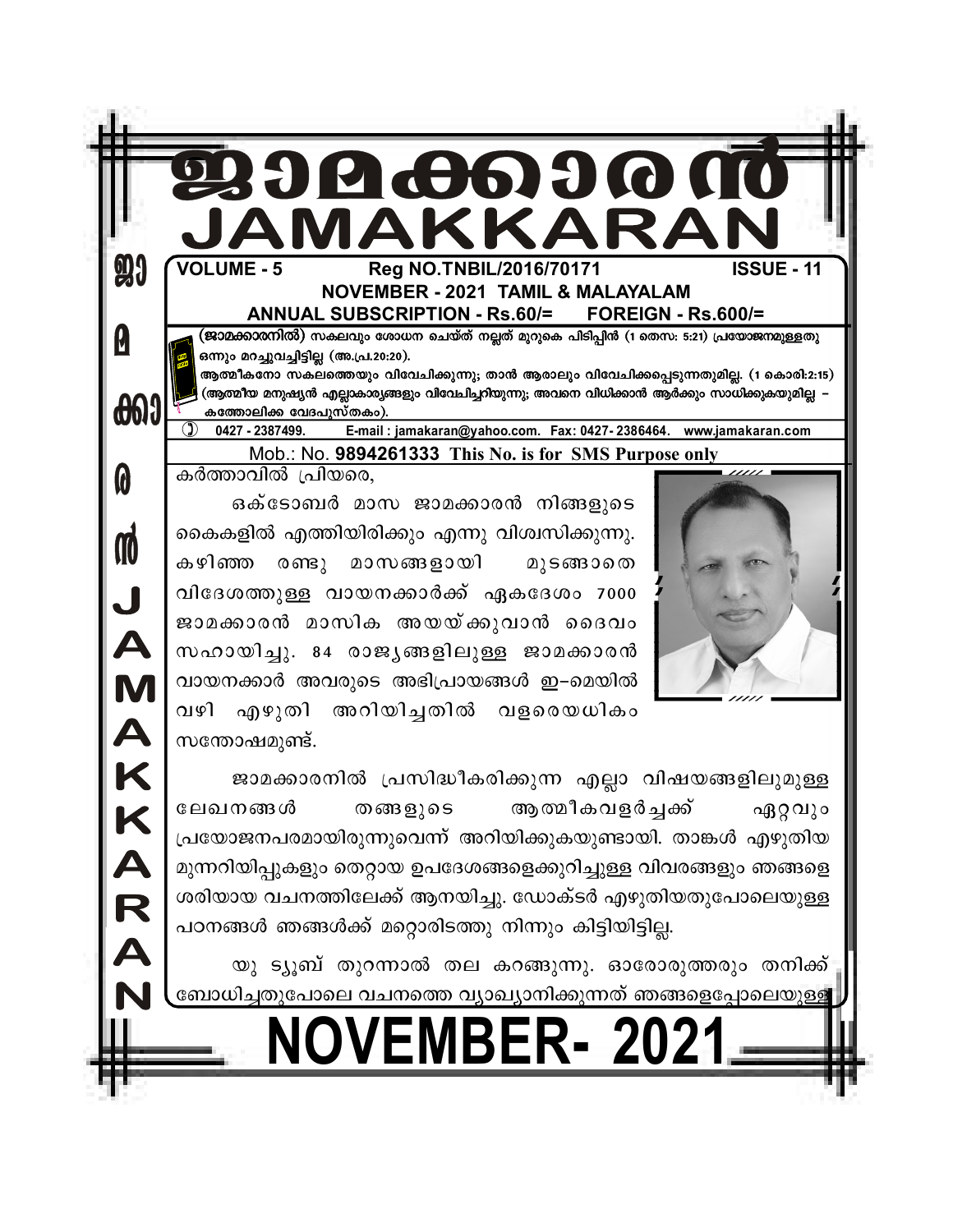## <u>www.jamakaran.com</u>

November 2021

സാധാരണ വിശ്വാസികൾക്ക് തെറ്റ് എന്നു തോന്നുന്നു. യു ട്യൂബിലെ പ്രഭാഷകർക്ക് അവരുടെ വ്യാഖ്യാനത്തിലുള്ള തെറ്റ് മനസ്സിലാകാതെ പോകുന്നു. ഞങ്ങളെ തേടി വിദേശങ്ങളിൽ എത്തിച്ചേരുന്ന ജാമക്കാരനുവേണ്ടി ഞങ്ങൾ ദൈവത്തോട് നന്ദി പറയുന്നു. മാസികയുടെ പുറത്ത് ഒട്ടിച്ചയയ്ക്കുന്ന സ്റ്റാമ്പിന്റെ വില കണ്ട് ഞങ്ങൾ ഞെട്ടിപ്പോയി. ഞങ്ങളുടെ രാജ്യത്തിൽ വന്ന ജാമക്കാരനിൽ 104 രൂപയുടെ സ്റ്റാമ്പ് ഒട്ടിച്ചിരുന്നു. സ്വീഡനിലുള്ള എന്റെ സഹോദരനു കിട്ടുന്ന ജാമക്കാരനിൽ 74 രൂപയുടെ സ്റ്റാമ്പ് ഒട്ടിച്ചിരുന്നതായി ഫോണിൽക്കൂടി അറിയുകയുണ്ടായി. പല വർഷങ്ങളായി ജാമക്കാരനിൽക്കൂടി ആത്മീയ നന്മ പ്രാപിക്കുന്ന ഞങ്ങൾ വല്ലപ്പോഴും ജാമക്കാരന് സാമ്പത്തികസഹായം നൽകുന്നു. എന്നാൽ, ഡോക്ടർ ഓരോ പ്രാവശ്യവും എത്ര ലക്ഷം രൂപയാണ് സ്റ്റാമ്പിനത്തിൽ ചെലവാക്കുന്നത്. ഇത്രയും രൂപ ഡോക്ടർക്ക് എങ്ങനെയാണ് ലഭിക്കുന്നത്? അക്കാര്യം ഓർത്ത് ഞാനും എന്റെ ഭാര്യയും ദൈവത്തെ സ്തുതിച്ചു. ഞങ്ങൾക്കുതന്നെ അത് അതിശയമായും അത്ഭുതമായും തോന്നി. ഓരോ മാസവും ഇൻഡ്യയിലുള്ളവരും വിദേശത്തും ഉള്ള ജാമക്കാരൻ വായനക്കാർ അയയ്ക്കുന്ന സംഭാവനകൾ ഇതിലേക്കായി ചിലവഴിക്കുന്നു.

അങ്ങനെ ലഭിക്കുന്ന സംഭാവനകൾ മുഖേന, സാമ്പത്തിക സഹായം നൽകുന്നവർക്കും അല്ലാത്തവർക്കും ഓരോ മാസവും മാസികകൾ അയച്ചു കൊടുക്കുവാനും അതിന് ആവശ്യമായ സ്റ്റാമ്പുകൾ ഒട്ടിക്കുന്നതിനും സാധിക്കുന്നു. ഓരോ വർഷവും ജൂൺ മാസത്തിനു മുൻപു തന്നെ ഗവൺമെന്റിന് വരവു ചെലവു കണക്കുകൾ ഞങ്ങളുടെ ഓഡിറ്റർ മുഖേന, ബാങ്ക് സ്റ്റേറ്റ്മെന്റിനൊപ്പം ബില്ലുകളും ചേർത്ത് ബോദ്ധ്യപ്പെടുത്തുന്നു. അങ്ങനെ സാമ്പത്തികവിഷയത്തിൽ ഒരു കളങ്കവും കാണിക്കാതെ ദൈവത്തിന്റെ മുമ്പിലും മനുഷ്യരുടെ മുമ്പിലും കഴിഞ്ഞ 46 വർഷങ്ങളായി ഈ ശുശ്രൂഷ തുടർന്നുകൊണ്ടിരിക്കുന്നു. ദൈവനാമത്തിന് മഹത്വമുണ്ടാകട്ടെ.

 $\bm{\Box}$  നിങ്ങൾ അയച്ചു തന്ന എല്ലാ പ്രാർത്ഥനാ വിഷയങ്ങൾക്കുവേണ്ടിയും പ്രാർത്ഥിക്കുന്നു. ഈ പ്രാർത്ഥനകൾക്കു ദൈവം നൽകിയ നന്മകളെക്കുറിച്ച് ഓരോരുത്തരും എഴുതുമ്പോൾ അവരോടു ചേർന്നു ഞാനും ദൈവത്തെ സ്തുതിക്കുന്നു. തുടർന്നും നിങ്ങൾ എല്ലാ ജാമക്കാരൻ വായനക്കാർക്കും വേണ്ടി പ്രാർത്ഥിക്കുന്നു. ദൈവം നിങ്ങളെ അനുഗ്രഹിക്കുമാറാകട്ടെ.

ഡോക്ടർ പുഷ്പരാജ്

ജാമക്കാരൻ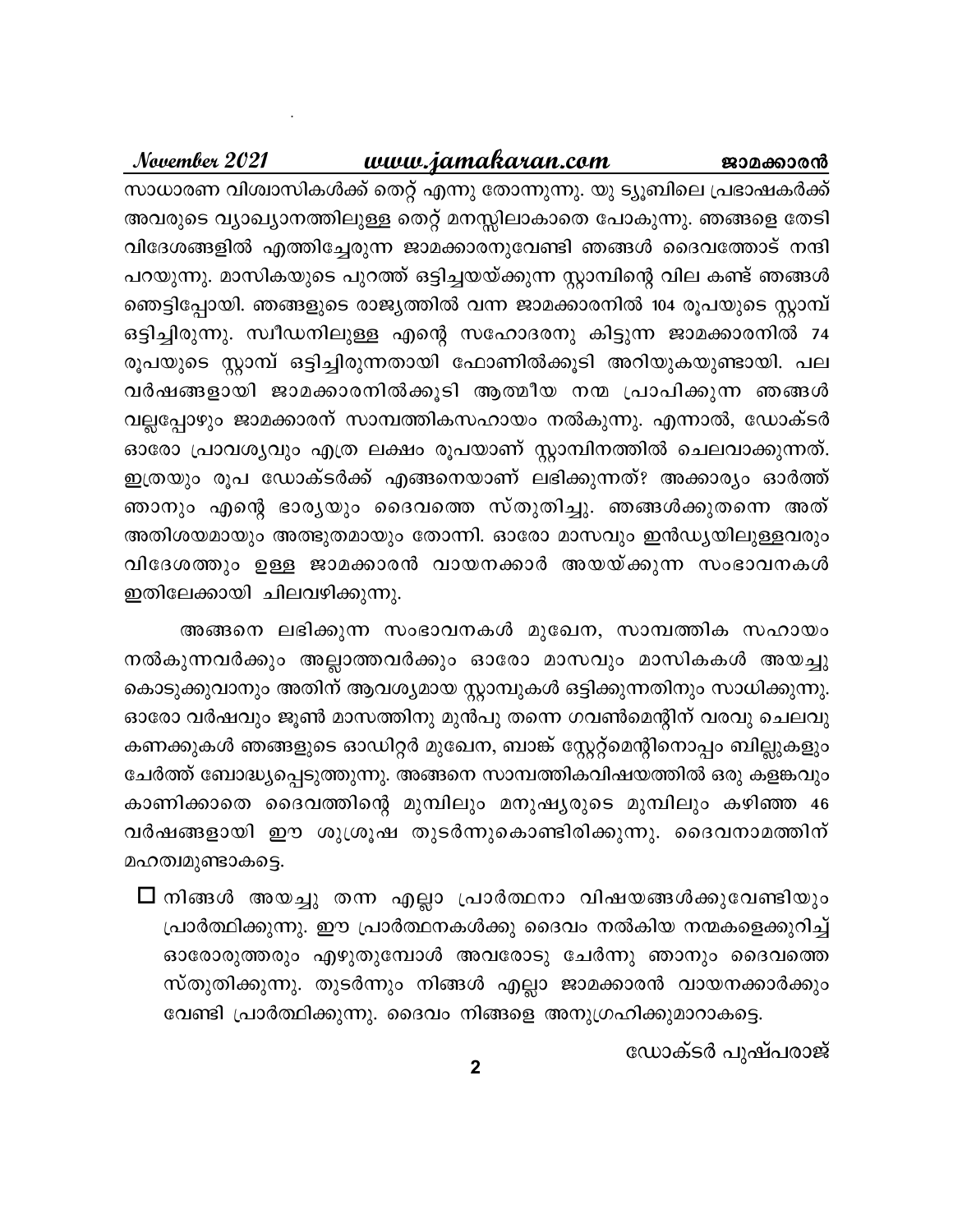November 2021



□ കഴിഞ്ഞ രണ്ടു വർഷങ്ങളായി കൺവെൻഷനുകളിൽ ദൂത് അറിയിക്കുവാൻ ഒരിടത്തും പോകുന്നില്ല. ഈ കൊറോണ വ്യാപനം കാരണം ഈ വലിയ മാറ്റം എന്റെ ദൈവവേലയിൽ സംഭവിച്ചു. ഓരോ ദിവസവും കൺവെൻഷനുകളിൽ രണ്ടു മണിക്കൂറോളം പ്രസംഗിക്കുന്ന ഞാൻ ഇപ്പോൾ പ്രസംഗിക്കാതെയിരിക്കുന്നത് വലിയ അതിശയം തന്നെയാണ്. കർത്താവ് എന്റെ കയ്യിൽ ജാമക്കാരൻ ശുശ്രൂഷ ഏൽപ്പിച്ചത് എനിക്ക് വളരെയധികം ആശ്വാസം തരുന്നു. കൂടാതെ കത്തുകൾ മുഖേനയും ഇ−മെയിൽ മുഖേനയും ഫോൺ മുഖേനയും വായനക്കാർക്ക് പ്രാർത്ഥനയിലൂടെയും ഉപദേശങ്ങളിൽ കൂടെയും സംസാരിക്കുവാൻ കഴിയുന്നത് വ്യത്യാസമായ ഒരു ദൈവീകശുശ്രൂഷയായി ഞാൻ കരുതുന്നു.

ജാതികളുടെയിടയിൽ ഓടി ഓടി ശുശ്രൂഷിച്ച പൗലോസ് അപ്പോസ്തലൻ, തന്റെ അവസാനനാളുകളിൽ ബലഹീനനും രോഗിയും ഒക്കെ ആയിരുന്നിട്ടും. താൻ സന്ദർശിച്ച സഭകൾക്ക് ലേഖനങ്ങൾ മുഖേനയും മുഖേനയും ആലോചനകൾ നൽകി, ഒടുവിൽ കത്തുകൾ രക്തസാക്ഷിയായി മരണത്തിനു കീഴടങ്ങിയതുപോലെ എന്റെ ദൈവവേലയിലും ജാമക്കാരൻ മുഖേന ഇന്ത്യയിലും വിദേശത്തുമുള്ള വായനക്കാർക്ക് ലേഖനങ്ങൾ മുഖേന ദൈവത്തിന്റെ പരിശുദ്ധാത്മാവ് എന്നെ ഉണർത്തുന്നത് ഞാൻ എഴുതി അറിയിക്കുന്നു. എന്റെ മരണം, പൗലോസ് അപ്പൊസ്തലന്റെ മരണം പോലെ അല്ലാതെ പോയാലും ദൈവപുത്രൻ അനുവദിക്കുന്നതുപോലെ, അവന്റെ പാദപീഠത്തിങ്കൽ എത്തിച്ചേർന്നാൽ അതാണ് ഭാഗ്യം. അതിനായി ഓരോ നിമിഷവും ഞാൻ കാത്തിരിക്കുന്നു. ദൈവത്തിന് സ്തോത്രം.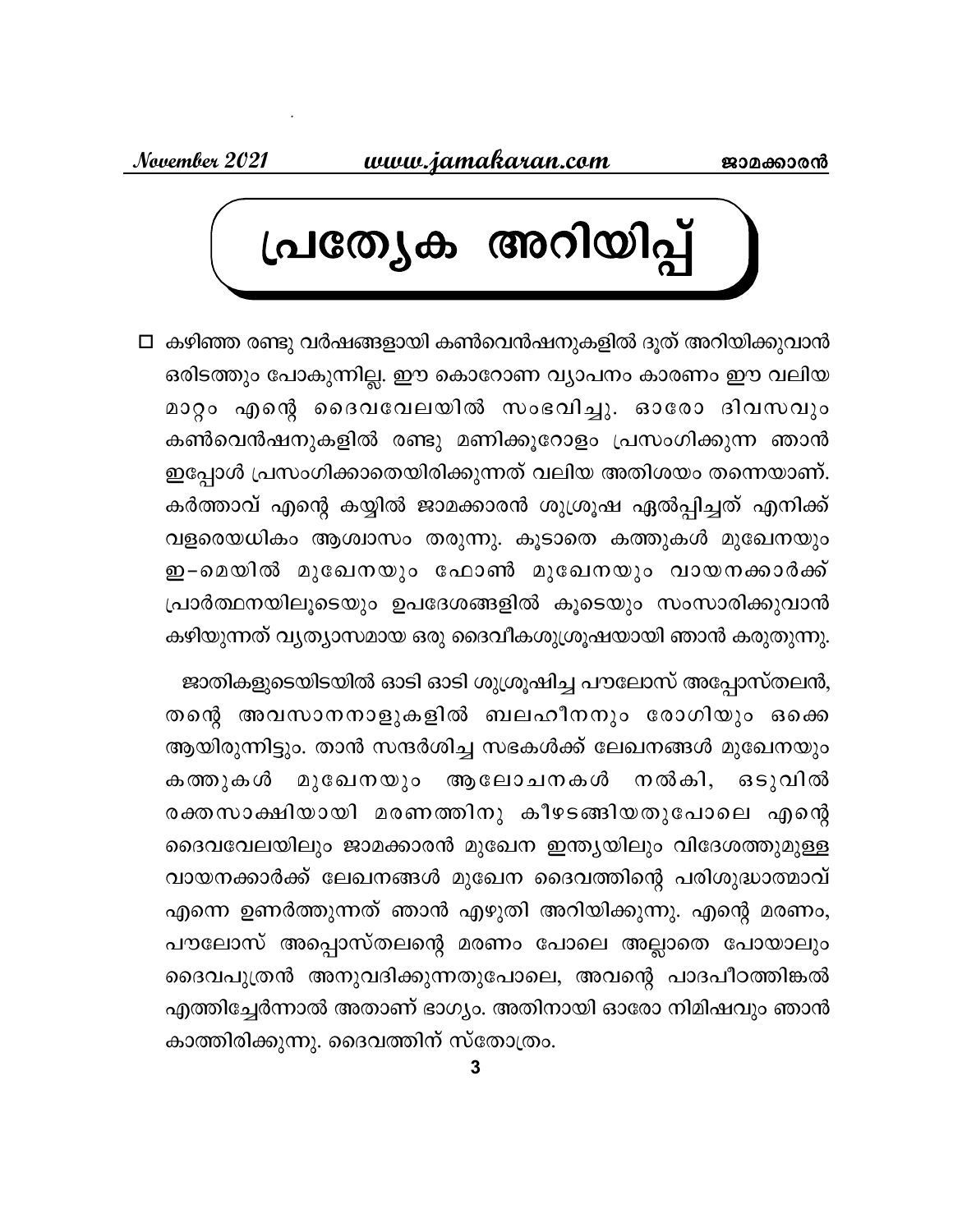November 2021

# നവീനകാല ഉപകരണങ്ങളും നവീന കാല യുവജനങ്ങളും

ഇന്ത്യയിൽ കൊലപാതകങ്ങളും ആത്മഹത്യകളും ബലാൽസംഗങ്ങളും ഇന്ന് വർദ്ധിച്ചുകൊണ്ടിരിക്കുന്നു. ഇന്ത്യയുടെ കണക്കുപ്രകാരം ഇവയിൽ ഉൾപ്പെടുന്നവരെല്ലാം യുവമക്കളാണ്. ചില സ്ഥലങ്ങളിൽ 9 വയസ്സു പ്രായക്കാരനും ഉൾപ്പെടുന്നു. ഇതെല്ലാം മാധ്യമങ്ങളിൽക്കൂടി അറിയുമ്പോൾ വല്ലാത്ത ഒരു ഭയം ഉള്ളിൽ ഉണ്ടാകുന്നു.

ഇറ്റലിയിൽ മോഷണത്തിലും കൊലപാതകങ്ങളിലും പിടിക്കപ്പെടുന്നവർ 18 വയസ്സിൽ താഴെയുള്ള കുഞ്ഞുങ്ങളാണ്. എന്നാൽ അവരുടെ പിന്നിൽ പ്രവർത്തിക്കുന്നവർ സമൂഹത്തിലെ മാനൃൻമാരും രാഷ്ട്രീയത്തിൽ വളരെയധികം പിടിപാടുള്ളവരും ആകുന്നു. ഇറ്റലിയിലും മറ്റു ചില രാജ്യങ്ങളിലും 18 വയസ്സിനു താഴെയുള്ളവർ കൊലപാതകം നടത്തിയാലും അവരുടെമേൽ കൊലപാതകുറ്റം ചുമത്തുകയില്ല, അവരെ വെറുതെ വിടും. അതുകൊണ്ട് മോഷണത്തിനും കൊലപാതകത്തിനും കുഞ്ഞുങ്ങളെയാണ് ഉപയോഗിക്കുന്നത്. ഇന്ത്യയിലും അതുപോലെ, എ.ടി.എം. മോഷണം, മാല പൊട്ടിക്കൽ, വീടുകളിൽ നടത്തുന്ന കവർച്ചകൾ എല്ലാത്തിനും 20 വയസ്സിനു താഴെയുള്ള കുഞ്ഞുങ്ങളെ ഉപയോഗിക്കുന്നു. ഡൽഹിയിൽ നടന്ന നിർഭയ ബലാൽസംഗ കേസിൽ 5 പ്രതികളിൽ 4 പേർക്കും വധശിക്ഷ നൽകി. എന്നാൽ പ്രതികളിൽ അഞ്ചാമന് 18 വയസു തികഞ്ഞില്ല എന്ന കാരണത്താൽ വെറുതെ വിട്ടു. കൊലപാതകത്തിലും മോഷണത്തിലും പ്രതികളാക്കപ്പെട്ടവരുടെ പേരുകൾ മാധ്യമങ്ങളിൽ വരുമ്പോൾ അവരിൽ ഏതെങ്കിലും ക്രിസ്ത്യാനിയുടെ പേര് ഉണ്ടായിരുന്നാൽ എനിക്ക് വളരെയധികം വേദന അനുഭവപ്പെടും.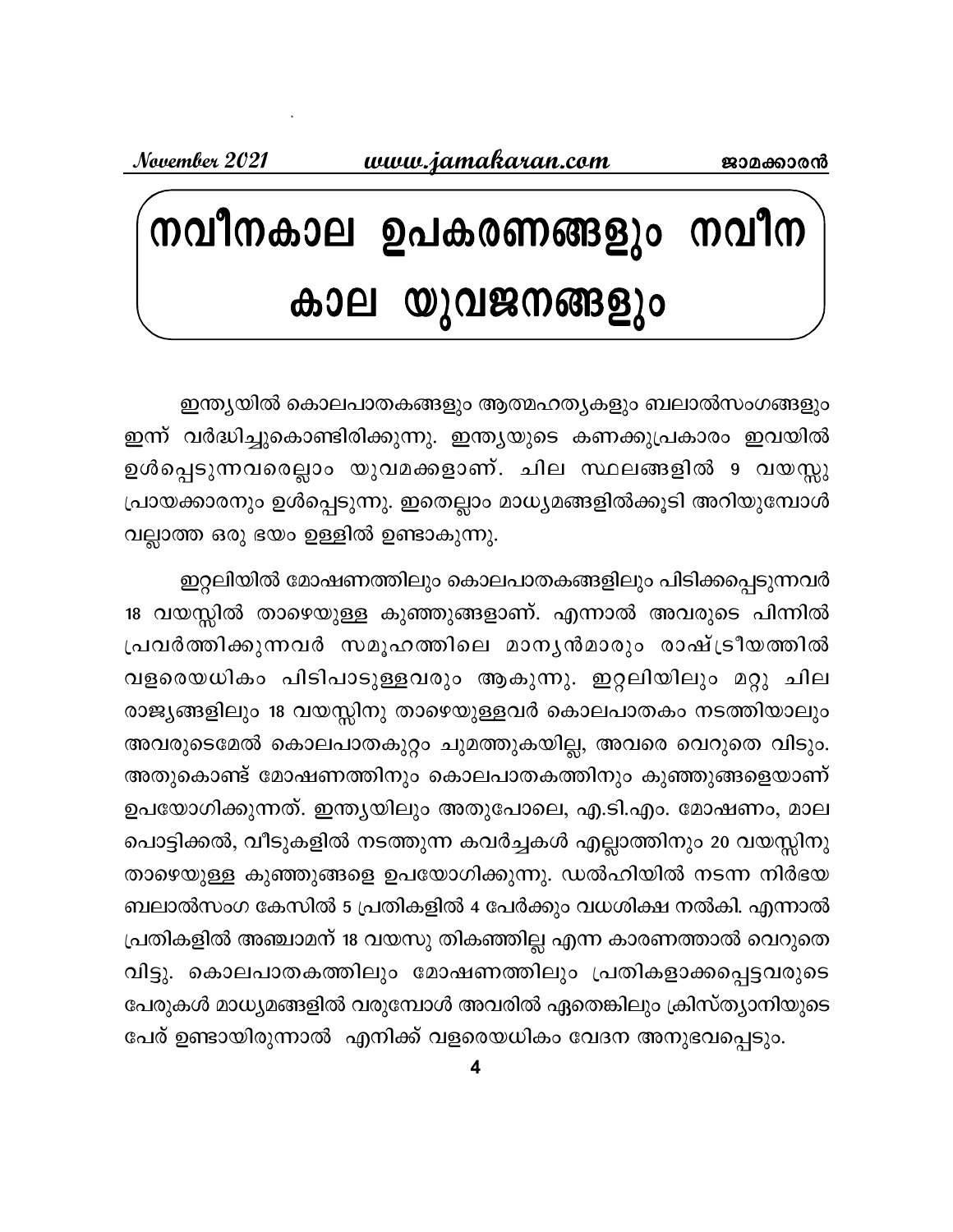#### www.jamakaran.com November 2021 ജാമക്കാരൻ ഇങ്ങനെ യുവമക്കളെല്ലാം പാപങ്ങളിൽ വീഴുവാൻ കാരണം അവരുടെ കുടുംബങ്ങൾ തന്നെയാണ്. ഇതിനെക്കുറിച്ച് ഒരു ഗവേഷണ ലേഖനത്തിൽ

എഴുതിയത് ഇപ്രകാരമാണ്: 2010 ന് ശേഷം ജനിച്ചവർ എല്ലാവരേയും (ALPHA) ആൽഫാ തലമുറ എന്നു വിളിക്കപ്പെടുന്നു. ആദ്യമായി ഈ പേര് നൽകിയ വൃക്തി, **ആസ്ട്രേലിയ**ക്കാരനായ മാർക്ക് മെക്രിന്റൽ ആണ്. ഇദ്ദേഹം **ആസ്ട്രേലിയ**ക്കാരനായ മാർക്ക് മെക്രിന്റൽ ആണ്. ഇദ്ദേഹം ആസ്ട്രേലിയയിലെ പ്രശസ്തനായ ഗവേഷകൻ ആണ്. അദ്ദേഹത്തിന് ആസ്ട്രേലിയയിലെ പരമോന്നത പുരസ്കാരവും ലഭിച്ചിട്ടുണ്ട്. ഓരോ കാലഘട്ടത്തിനനുസരിച്ച് ഓരോ പേരുകൾ നൽകിയിരിക്കുന്നു. 1925 മുതൽ 1945 വരെ ജനിച്ച എല്ലാവരും (Silent Generation) നിശബ്ദ തലമുറയെന്നും 1946 മുതൽ 1964 വരെ ജനിച്ചവരെ (Baby Boomer Generation) കുഞ്ഞുങ്ങളെ ചുമക്കുന്ന തലമുറ എന്നും 1965 മുതൽ 1980 വരെ ജനിച്ച എല്ലാവരേയും X തലമുറ (Generation X-Baby Bust) എന്നും വിളിക്കുന്നു. 1981 മുതൽ 1996 വരെ ജനിച്ച വരെ (Millennials) മില്ലേനിയൽസ് എന്നും 1997 മുതൽ 2009 വരെ ജനിച്ചവരെ Z തലമുറ (Gen Z) എന്നും വിളിക്കുന്നു.

ഏതു കാലഘട്ടത്തിൽ ജനിച്ചിരുന്നാലും ശിശുപ്രായം, കൗമാരപ്രായം, മുതിർന്നവർ എന്ന ക്രമത്തിന് മാറ്റം സംഭവിക്കുന്നില്ല. ജനിക്കുന്ന ഓരോ വ്യക്തിയും ഈ ദശകൾ കടന്നു തന്നെ വരണം. ഈ കാലഘട്ടങ്ങളിൽ നാം എങ്ങനെ വളരുന്നു എന്നതിനെക്കുറിച്ച് വൃക്തിബന്ധങ്ങൾ, മുതിർന്നവരെ ബുമാനിക്കുന്നത്, അതോടൊപ്പം മറ്റുള്ളവരെ അനുകരിച്ച് ജീവിക്കുന്നത് ഇതെല്ലാം മാതൃകയാകുന്നതാണ്. തലമുറകളുടെ വളർച്ചയിൽ അവരുടെ പക്വതയേറിയ സംസാരങ്ങൾ, പ്രായത്തിൽ കവിഞ്ഞ പ്രവൃത്തികൾ, സ്വഭാവങ്ങൾ കാണുമ്പോൾ നാം ഞെട്ടിപ്പോകുന്നു. ഉടനെ നാം പറയുന്നത്, ഞങ്ങളുടെ ഈ പ്രായത്തിൽ അങ്ങനെ ഒന്നും ചെയ്തിരുന്നില്ല, പറഞ്ഞിരുന്നില്ല, ഇപ്പോൾ കാലം കെട്ടുപോയി നമ്മെക്കാൾ പ്രായമുള്ളവരെ രണ്ടു കയ്യും കൂപ്പി നമസ്തെ പറയുന്നതെല്ലാം കുറഞ്ഞുപോയി. പകരം, ഒര കൈകൊണ്ട് അവർക്ക് വന്ദനം പറയുന്നു. അതും മാറി, ഇപ്പോൾ ഹൈ അങ്കിൾ, ഹൈ ആന്റി എന്നു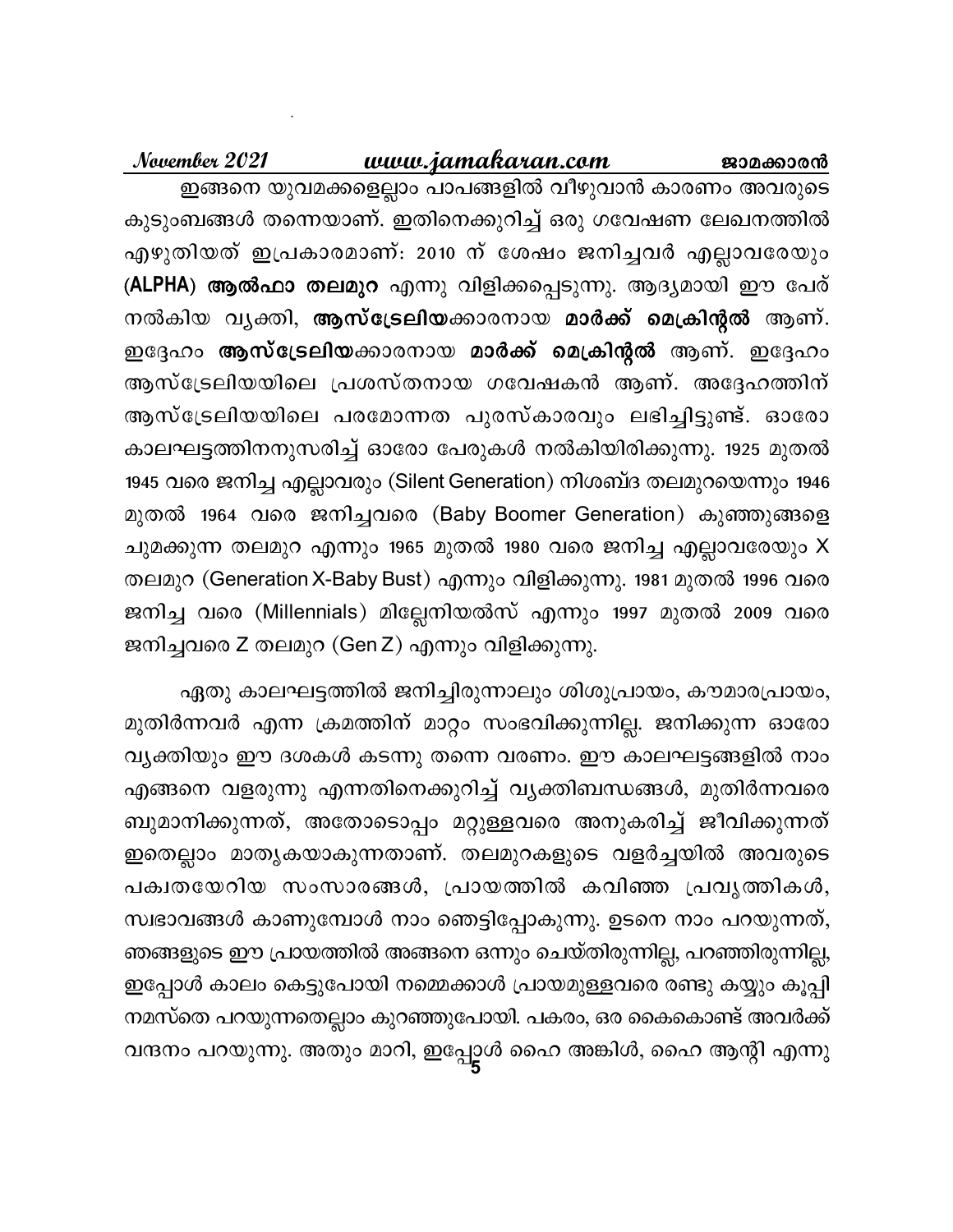November 2021 www.jamakaran.com ജാമക്കാരൻ പറയുന്നു. ഇങ്ങനത്തെ പെരുമാറ്റങ്ങൾ മുതിർന്നവർക്ക് ഇപ്പോൾ ഞെട്ടൽ ഉണ്ടാക്കുന്നു. ഇപ്പോൾ ഇതു വായിക്കുന്ന നാമും, തലമുറയുടെ മാറ്റങ്ങൾക്കനുസരിച്ച് ജീവിക്കുവാൻ ഒരുങ്ങിക്കഴിഞ്ഞു. ഈ മാറ്റങ്ങൾ കാരണം, മുതിർന്നവരോടുള്ള മര്യാദ കുറഞ്ഞു പോയെന്ന് ആരും ധരിക്കരുത്. പക്ഷേ, അവർ നമ്മുടെ ജീവിതരീതികൾ കണ്ട് ബഹുമാനിക്കുന്നു. അതേസമയം, കുടുംബത്തിലും, ജോലി സ്ഥലങ്ങളിലും, സമുദായത്തിലും തെറ്റായ മാതൃക നമ്മിൽ കണ്ടാൽ, അവർ നമ്മെ നോക്കി രണ്ടു കൈകളും കൂപ്പി വണങ്ങിയാലും അവരുടെ ഉള്ളിൽ നമ്മെക്കുറിച്ചുള്ള പ്രതിച്ഛായക്ക് മാറ്റം ഉണ്ടാകും.

ചെറു പ്രായത്തിലേ രക്ഷിക്കപ്പെട്ട ഒരു വൃക്തി തന്റെ വിശുദ്ധ ജീവിതത്തിന്റെ സാക്ഷിമൂലം മറ്റുള്ളവരുടെ ജീവിതത്തിൽ മാറ്റങ്ങൾ സൃഷ്ടിക്കും. അദ്ദേഹത്തെ കാണുന്നവരും, അവരുമായി ബന്ധപ്പെട്ടവരും, അദ്ദേഹത്തെ എല്ലാ പ്രായത്തിലും ബഹുമാനിക്കും. മാത്രമല്ല, അദ്ദേഹത്തിന്റെ പാത പിന്തുടരുവാനും ആഗ്രഹിക്കും. അതേസമയം, മാനസാന്തരപ്പെടാത്ത ഒരു വ്യക്തി, എത്ര ഉയർന്ന പദവിയിൽ ആയിരുന്നാലും അദ്ദേഹത്തെ കാണുന്ന പ്രായം കുറഞ്ഞവർ, അദ്ദേഹത്തെ ഹൃദയം തൊട്ട് ബഹുമാനിക്കുക ഇല്ലായെങ്കിലും അവർ വഹിക്കുന്ന പദവിയെ ഓർത്ത് ബഹുമാനിക്കും. അവരുടെ ഉള്ളത്തിൽ അദ്ദേഹത്തെ വെറുക്കുന്നു. അതുകൊണ്ട്, എന്റെ പ്രായത്തെ ഓർത്ത് എന്നെ ബഹുമാനിക്കുന്നതിനേക്കാൾ, ക്രിസ്തുവിലുള്ള എന്റെ സാക്ഷ്യമുള്ള ജീവിതത്തെ അവർ പിൻതുടരണം എന്ന ചിന്തയാണ് ഏറെ അഭികാമ്യം.

അപ്പോസ്തലനായ പൗലോസ് എഫെസ്യർക്കെഴുതിയ ലേഖനം 6–ാം അദ്ധ്യായം 1−4 വരെയുള്ള വചനങ്ങളിൽ മക്കൾക്കും മാതാപിതാക്കൾക്കും ഉപദേശം നൽകിയിരിക്കുന്നു. ആ ഉപദേശങ്ങൾ, പ്രായഭേദമന്യെ എല്ലാവർക്കും യോജിക്കുന്നതാണ് എന്നു ഞാൻ കരുതുന്നു. പിതാക്കൻമാരേ, നിങ്ങളുടെ കർത്താവിന്റെ കോപിപ്പിക്കാതെ മക്കളെ ബാലശിക്ഷയിലും പഥ്യോപദേശത്തിലും പോറ്റി വളർത്തുവിൻ എന് അവിടെ രേഖപ്പെടുത്തിയിരിക്കുന്നു. കുഞ്ഞുങ്ങൾ, തങ്ങളെക്കാൾ മുതിർന്നവരെ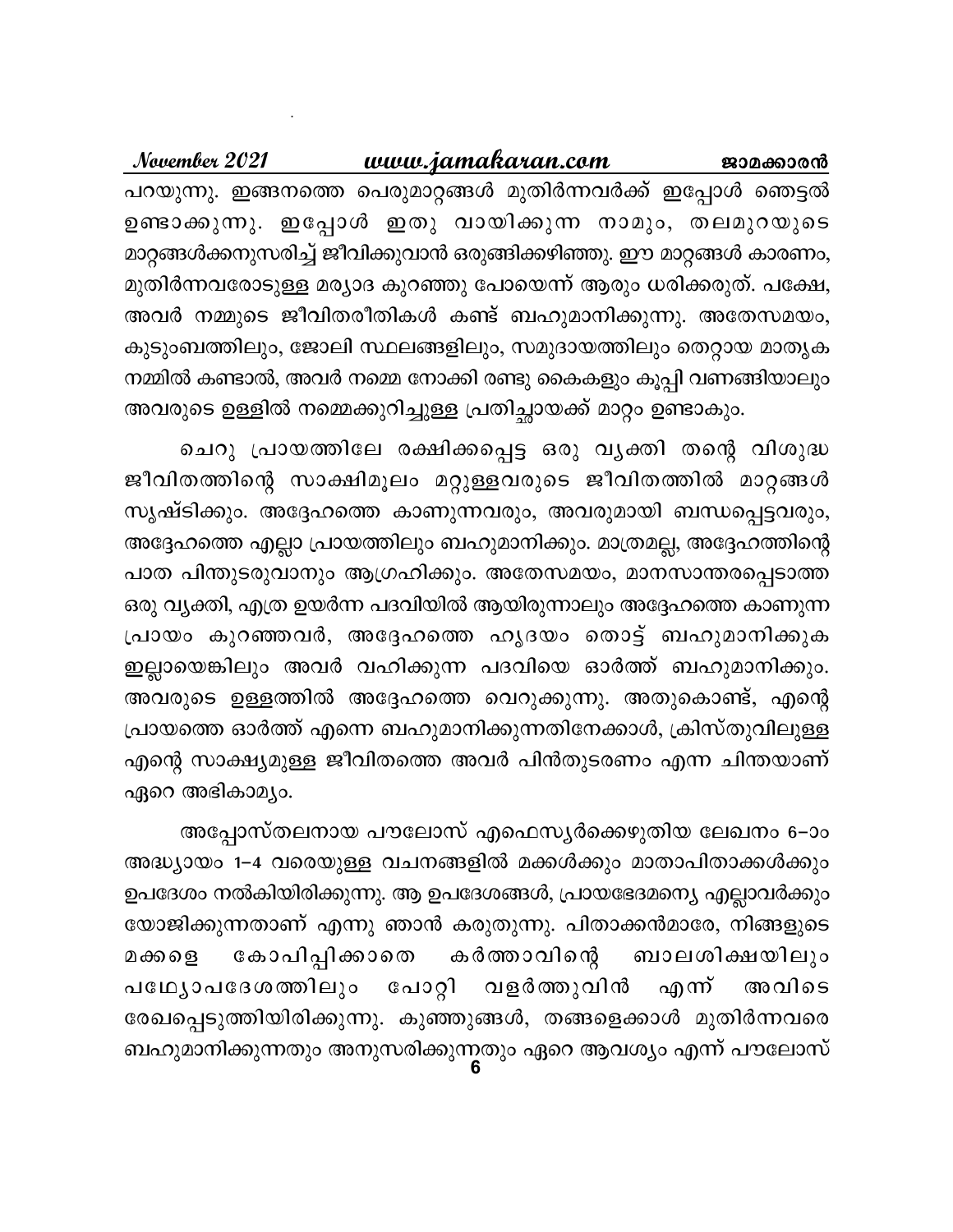#### November 2021 www.jamakaran.com ജാമക്കാരൻ അപ്പൊസ്തലൻ പറയുന്നു. എന്നാൽ, മാതാപിതാക്കൾ ആരായിരുന്നാലും, പ്രായത്തിൽ മുതിർന്നവർ ആരായിരുന്നാലും തെറ്റായ കാര്യങ്ങളിൽ അനുസരണം കാണിക്കണമെന്ന് ശഠിക്കുവാൻ പാടില്ല. അതുപോലെ തന്നെ, മാതാപിതാക്കളും മുതിർന്നവരും കുഞ്ഞുങ്ങളിൽ കോപം ജ്വലിപ്പിക്കുവാൻ പാടില്ല എന്നും പൗലോസ് അപ്പോസ്തലൻ ഉപദേശിക്കുന്നു.

അതുകൊണ്ട് നല്ല ബന്ധങ്ങൾ, മുതിർന്നവരെ ബഹുമാനിക്കുന്നതും, നല്ല മാതൃകകൾ പിന്തുടരുന്നതും നാം പ്രതീക്ഷിക്കുന്നതുപോലെ നടക്കണം എന്നതും അവരിൽ നിന്നും പ്രതീക്ഷിക്കരുത്. അവയെല്ലാം, നമ്മുടെ ആന്തരിക മാറ്റത്തിന് അനുസരിച്ചു തന്നെ ആയിരിക്കണം. ഇപ്പോഴുള്ള മൊബൈൽ ഫോൺ ഉൾപ്പെടെ, നാം ഉപയോഗിക്കുന്ന ഉപകരണങ്ങൾ സോഷ്യൽ മീഡിയ വഴിയുള്ള വൃക്തിബന്ധങ്ങൾക്ക് വിഘാതം ഉണ്ടാക്കുന്നതിൽ നിന്നും തടയുന്നു. അതു മാത്രമല്ല, പരസ്പരം അകൽച്ചയും സൃഷ്ടിക്കുന്നു. വിഷയങ്ങളിൽ തീർച്ചയായും ഇങ്ങനെയുള്ള  $000$ വളരെ ജാഗ്രതയുള്ളവരായിരിക്കണം. മാനുഷിക ബന്ധങ്ങളുടെ മഹത്വത്തെ കുഞ്ഞുങ്ങൾ നല്ലതുപോലെ മനസ്സിലാക്കുവാൻ നാം തന്നെ അവർക്ക് മാതൃകയും അദ്ധ്യാപകരും ആയിരിക്കണം.

പ്രായത്തിൽ കുറഞ്ഞവരും ഇയ്യോ. 12:12 –ൽ പറയുന്നതുപോലെ "വൃദ്ധന്മാരുടെ പക്കൽ ജ്ഞാനവും വയോധികന്മാരിൽ വിവേകവും ഉണ്ട്" എന്ന വചനത്തെ എപ്പോഴും നമ്മുടെ ഹൃദയത്തിൽ ഉണ്ടാകണം. തീർച്ചയായും വൃദ്ധന്മാരുടെ ജ്ഞാനവും ഉപദേശങ്ങളും നിങ്ങളുടെ ജീവിതത്തിന്റെ നിലവാരം ഉയർത്തും എന്ന കാര്യത്തിൽ സംശയം ഇല്ല. നാം എല്ലാവരും ക്രിസ്തുവിന്റെ ഭാവം ധരിക്കണം. അപ്പോൾ ഇവ എല്ലാം സാധിക്കും.

"A youth that does not cultivate friendship with elderly is like a tree without roots". -- A Central

**African Proverb**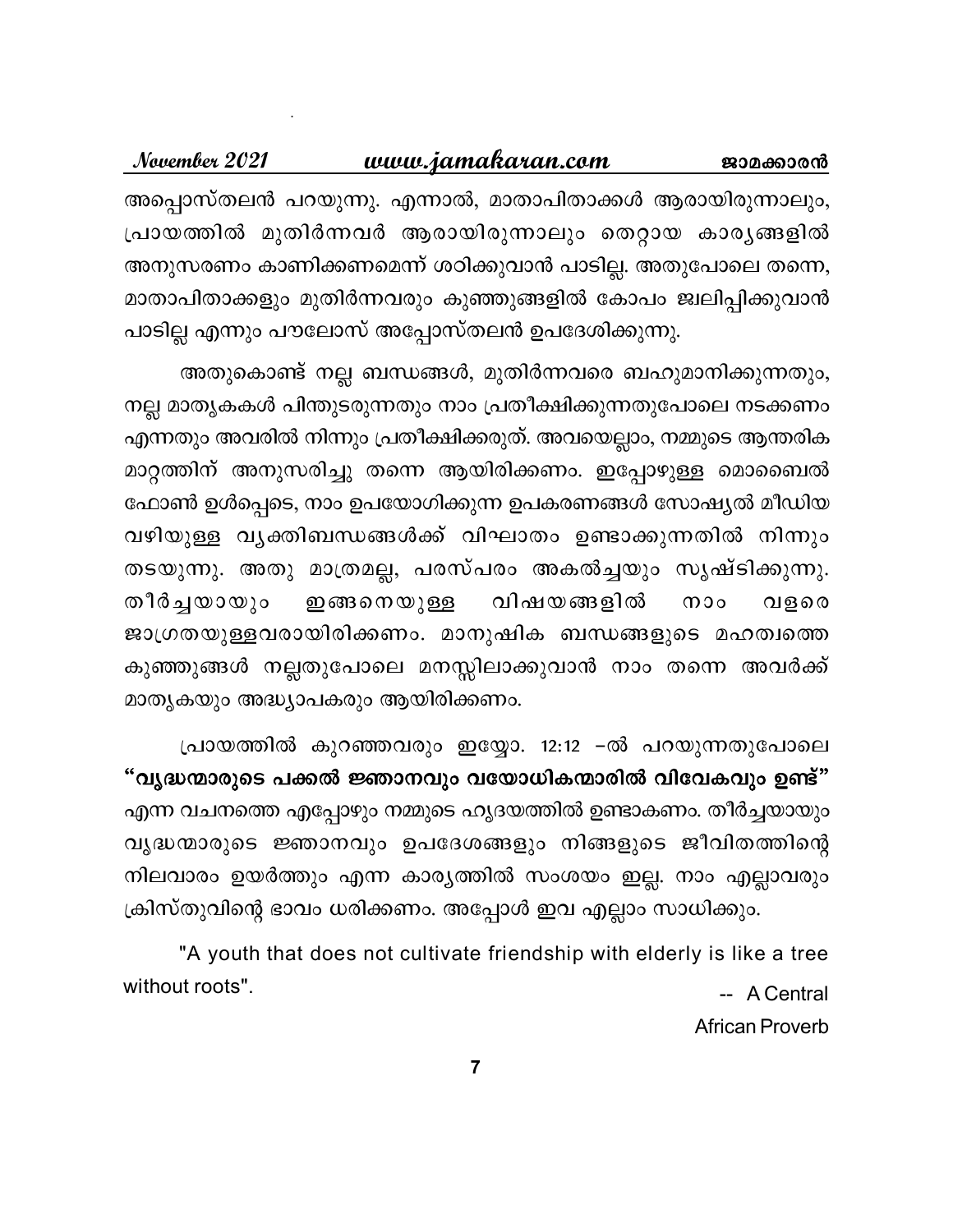www.jamakaran.com November 2021 ജാമക്കാരൻ മറ്റൊരു സുവിശേഷം<br>– മുന്നറിയിപ്പ്

ദൈവം നല്ല വിത്തു വിതച്ചിരുന്ന നല്ല നിലത്തിൽ തന്നെ പിശാചും പ്രവർത്തിക്കുന്നത് നമുക്കു കാണുവാൻ സാധിക്കും. ഗോതമ്പു മണി ഉണ്ടാകാതിരിക്കുവാൻ വേണ്ടി അതിന്റെ ഇടയിൽ കളയും പിശാച് വിതച്ചിരിക്കുന്നു. ക്രിസ്തുവിന്റെ ദൈവവേലയെപ്പോലെ തോന്നിക്കുന്ന മറ്റൊരു ദൈവവേലയെ കാണിച്ച് ദൈവത്തിന്റെ പ്രവർത്തികളെയും പദ്ധതികളെയും നശിപ്പിക്കുവാൻ പിശാച് പദ്ധതിയിടുന്നു. അതുകൊണ്ട് ക്രിസ്തുവിന്റെ സുവിശേഷത്തെപ്പോലെ മറ്റൊരു കപടസുവിശേഷത്തെ കാണിച്ച് പ്രശസ്തിപ്പെടുത്തുന്നു. ഈ രണ്ടു സുവിശേഷങ്ങളും ഒരേപോലെ കാണപ്പെടുന്നതുകൊണ്ട് അനേകർ വഞ്ചിക്കപ്പെടുന്നു.

പിശാചിന്റെ ഈ കപടസുവിശേഷത്തെക്കുറിച്ച് പൗലോസ് അപ്പൊസ്തലൻ ഗലാ. 1:6,7 വചനങ്ങളിൽ സൂചിപ്പിക്കുന്നു "ക്രിസ്തുവിന്റെ കൃപയാൽ നിങ്ങളെ വിളിച്ചവനെ വിട്ടു നിങ്ങൾ ഇത്ര വേഗത്തിൽ വേറൊരു സുവിശേഷത്തിലേക്കു മറിയുന്നതുകൊണ്ടു ഞാൻ ആശ്ചര്യപ്പെടുന്നു. അതു വേറൊരു സുവിശേഷം എന്നല്ല, ചിലർ നിങ്ങളെ കലക്കി ക്രിസ്തുവിന്റെ സുവിശേഷം മറിച്ചു കളവാൻ ഇച്ഛിക്കുന്നു എന്നത്രേ".

ഈ കപസുവിശേഷം അപ്പോസ്തലൻമാരുടെ കാലത്തിലും കൂടുതലായി കാണപ്പെട്ടു. അതുകൊണ്ടു തന്നെ, അപ്പൊസ്തലനായ പൗലോസ് ഈ വിഷയത്തിൽ കോപത്തോടെ ശാസിക്കുന്നത് നാം കാണുന്നു. "എന്നാൽ ഞങ്ങൽ നിങ്ങളോട് അറിയിച്ചതിനു വിപരീതമായി ഞങ്ങൾ ആകട്ടെ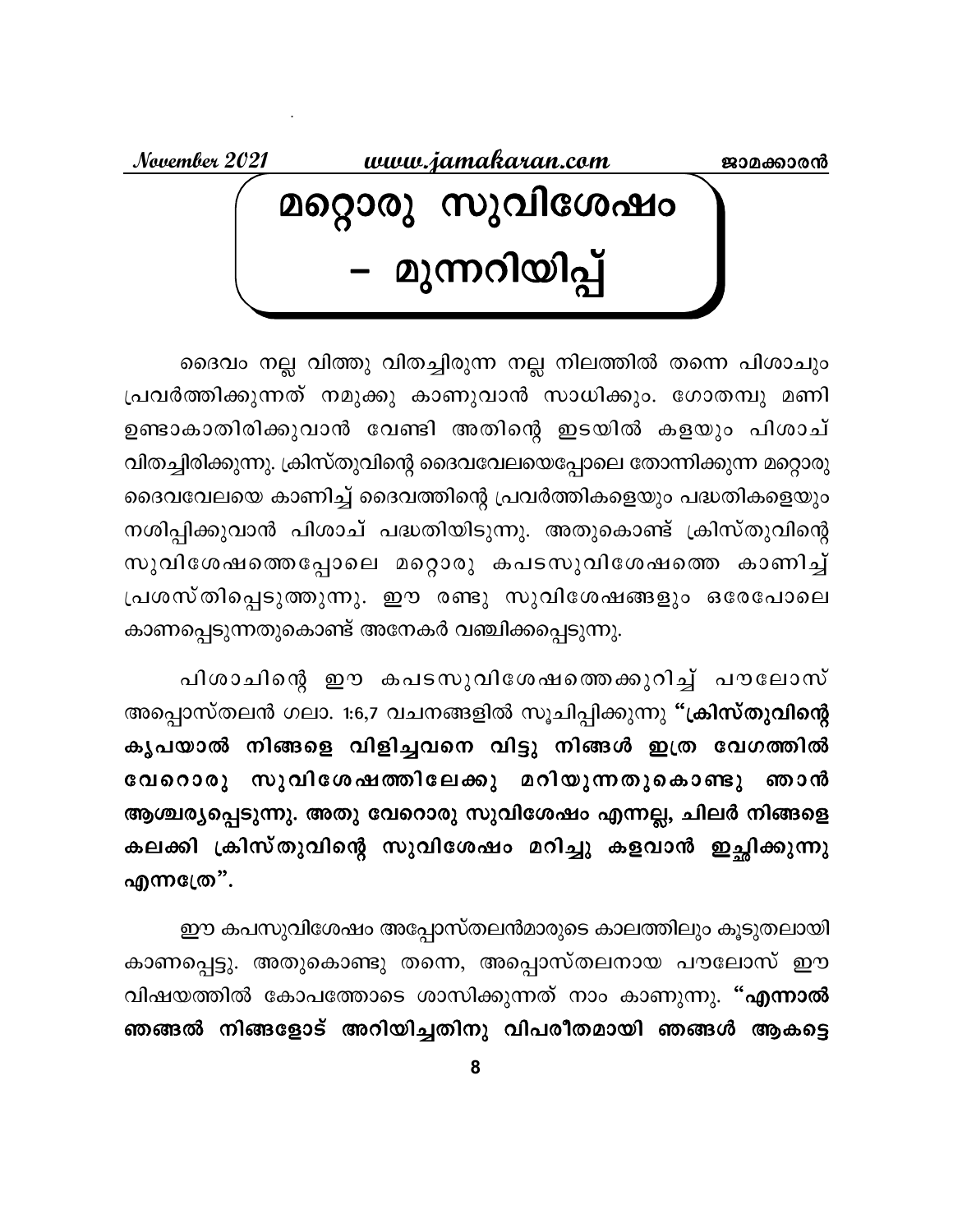November 2021 <u>www.jamakaran.com</u> ജാമക്കാരൻ സ്വർഗ്ഗത്തിൽ നിന്ന് ഒരു ദൂതനാകട്ടെ നിങ്ങളോടു സുവിശേഷം അറിയിച്ചാൽ അവൻ ശപിക്കപ്പെട്ടവൻ. ഞങ്ങൾ മുൻപറഞ്ഞതുപോലെ ഞാൻ ഇപ്പോൾ പിന്നെയും പറയുന്നു: നിങ്ങൾ കൈക്കൊണ്ട സുവിശേഷത്തിനു വിപരീതമായി ആരെങ്കിലും നിങ്ങളോടു സുവിശേഷം അറിയിച്ചാൽ അവൻ ശപിക്കപ്പെട്ടവൻ" (ഗലാ. 1:8,9).

പിശാചിന്റെ സുവിശേഷം എന്നത് വിപ്ലവ ആശയമോ അല്ലെങ്കിൽ അരാജകപദ്ധതിയോ ഉള്ളതായിട്ടില്ല. ഈ പിശാചിന്റെ സുവിശേഷത്തിൽ വേർപാടുകളോ യുദ്ധങ്ങളോ ഉണ്ടാക്കുന്നതുമില്ല. മറിച്ച് ഇത് സമാധാനത്തേയും ഐകൃത്തെയും കൂടുതലായി സംസാരിക്കുന്നു. ഇതുകൊണ്ട് യേശുക്രിസ്തു മത്തായിയുടെ സുവിശേഷത്തിൽ പറഞ്ഞതുപോലെ അപ്പനും മകനും, അമ്മക്കും മക്കൾക്കും തമ്മിൽ വേർപാട് ഉണ്ടാക്കുന്നില്ല. മറിച്ച് എല്ലാ മനുഷ്യരും സഹോദരങ്ങൾ തന്നെയെന്ന് ലോകസാഹോദര്യത്തെ ഉപദേശിക്കുന്നു. യേശു പറഞ്ഞതുപോലെ, ജഡസ്വഭാവമുള്ള മനുഷ്യനെ ക്രൂശിപ്പിക്കുന്നതിനുപകരം ആ മനുഷ്യനെ ഉത്സാഹപ്പെടുത്തി ഉയർത്തുന്നു. വിദ്യാഭ്യാസത്തേയും സംസ്കാരത്തേയും അവനെ ഉപദേശിച്ച് നമ്മുടേതിൽ നിന്നും ശ്രേഷ്ഠമായതിനെ ഉണ്ടാക്കുവാൻ ശ്രമിക്കുന്നു.

ഈ പിശാചിന്റെ സുവിശേഷം ലോകത്തിന്റെ ആശ്വസസ്ഥലം ആയിരിക്കും. എല്ലാവരും ഒന്ന എന്നുള്ള സാമൂഹിക ചിന്തയെ രൂപീകരിക്കുവാൻ ഉള്ള ദർശനം കൊണ്ടുള്ളതാണ്. അതുകൊണ്ട് നമുക്ക് ക്രിസ്തുവിന്റെ ആവശ്യം ഇല്ല എന്നുള്ള ചിന്തയെ ഉണ്ടാക്കുവാൻ ശ്രമിക്കുന്നു. ദൈവം ഇല്ലാതെയും മനുഷ്യനു ജീവിക്കുവാൻ സാധിക്കും എന്നുള്ളത് അവർ കേന്ദ്രബിന്ദു ആക്കുന്നു. ലോകചിന്തയെ മനുഷ്യ ഹൃദയങ്ങളിൽ കൊടുത്ത് അവരുടെ മനസ്സുകളെ പൂർണ്ണമായും ലോകചിന്തകളാൽ നിറച്ച് വീണ്ടും ജനനം ഉണ്ട് എന്നുള്ളത് മറെക്കുന്നു. ത്യാഗം, സാമൂഹ്യസേവനം, മനസ്സലിവ് എന്ന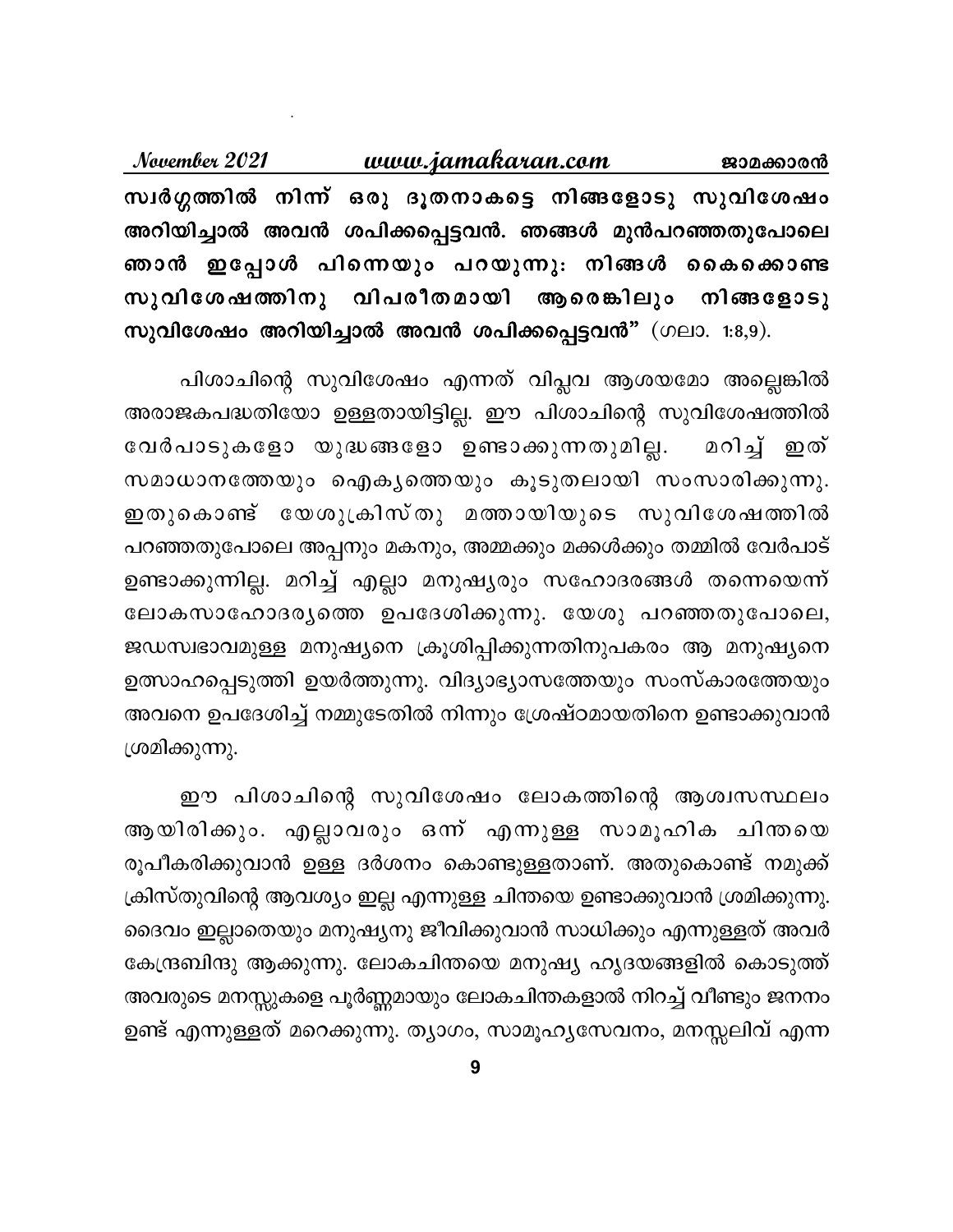November 2021 www.jamakaran.com ജാമക്കാരൻ തത്വങ്ങളെ ഉപദേശിച്ച് മറ്റുള്ളവർക്കുവേണ്ടി ജീവിക്കുവാൻ ഉപദേശിക്കുന്നു. എല്ലാ ജീവ ജാലങ്ങളോടും സ്നേഹത്തിൽ വസിക്കുവാൻ ഉപദേശിക്കുന്നു. ജഡസ്വഭാവമുള്ള മനസ്സിന് ഇത് യോജിച്ചതായി കാണപ്പെടുന്നു. അതുകൊണ്ട് ജനക്കൂട്ടം ഇങ്ങനെയുള്ള സുവിശേഷങ്ങളിൽ ആകർഷിക്കപ്പെടുന്നതായി കാണുന്നു. ഇത് മനുഷൃൻ വീണു പോയവൻ എന്നുള്ള അടിസ്ഥാന ഉപദേശത്തെ മറച്ചു നാം നമ്മുടെ പാപത്താൽ മരണപ്പെട്ടവർ എന്നുള്ളതെ വിവരിച്ചു കാണിക്കുവാൻ ഇഷ്ടപ്പെടുന്നില്ല. നമ്മുടെ ഒരേ വഴി വീണ്ടും ജനനം എന്നുള്ളത് മറ്റൊരു സുവിശേഷം ഉപദേശിക്കുന്നില്ല.

നാം നമ്മുടെ നല്ല പ്രവൃത്തികളെ കൊണ്ട് നമ്മുടെ രക്ഷയെ പ്രാപിക്കാം എന്ന് പിശാചിന്റെ സുവിശേഷം പറയുന്നു. നന്നായിരിക്കുക, നന്മയെ ചെയ്യുക എന്നുള്ളതാണ് ഇതിന്റെ അടിസ്ഥാന ഉപദേശം. നമ്മുടെ ജഡത്തിൽ നന്മയായത് ഒന്നുമില്ല എന്നുള്ളതിനെ സ്വീകരിക്കുവാൻ ഇഷ്ടപ്പെടുന്നില്ല. നമുക്കു ലഭിക്കുന്ന രക്ഷ നല്ല പ്രവർത്തിയെ ഉണ്ടാക്കും എന്ന സത്യത്തിനു പകരം നമ്മുടെ നല്ല പ്രവൃത്തികൾ കൊണ്ട് രക്ഷിക്കപ്പെടുവാൻ സാധിക്കും എന്ന് ഈ ഉപദേശം പറയുന്നു. ഇന്നു നാം കാണുന്ന നവീന പ്രസംഗവേദികളിൽ ക്രിസ്തീയ വിശ്വാസപ്രമാണത്തിന്റെ അടിസ്ഥാന ഉപദേശത്തിന്റെ സത്യങ്ങളെ ഉപദേശിക്കുന്നതിനു പകരം കെട്ടുകഥകളും ഉത്സാഹമുളവാക്കുന്ന വാക്കുകളും പ്രസംഗിക്കുന്നു. പാപത്തിന്റെ ക്രൂരതയും അതിനാൽ ബാധിക്കപ്പെടുന്ന പ്രതികൂലങ്ങളും കാണിച്ചുകൊടുക്കുന്നതിനു പകരം നന്മ ഇല്ലാതെയിരിക്കുന്നതാണ് പാപം എന്നു തെറ്റായി ഉപദേശിക്കുന്നു. ഈ കള്ള സുവിശേഷം വരാനിരിക്കുന്ന ന്യായവിധിയിൽ നിന്നും രക്ഷപ്പെടണം എന്നുള്ള മുന്നറയിപ്പിന്റെ ശബ്ദത്തിനുപകരം, ദൈവം സ്നേഹമുള്ളവനാണ്, അവൻ ഒരു മനുഷ്യനേയും നരകത്തിലേക്ക് തള്ളി വിടുകയില്ല എന്ന് തെറ്റായി ചിത്രീകരിക്കപ്പെടുന്നു. രക്തം ചൊരിഞ്ഞല്ലാതെ പാപമോചനം ഇല്ലായെന്ന് അറിയിക്കുന്നതിനു പകരം, ക്രിസ്തു ഒരു മാതൃകയാണ്, അവന്റെ വഴികളിൽ നടക്കണം എന്ന്, ക്രൂശില്ലാത്ത തെറ്റായ ഉപദേശത്തെ പറയുന്നു. അതുകൊണ്ടു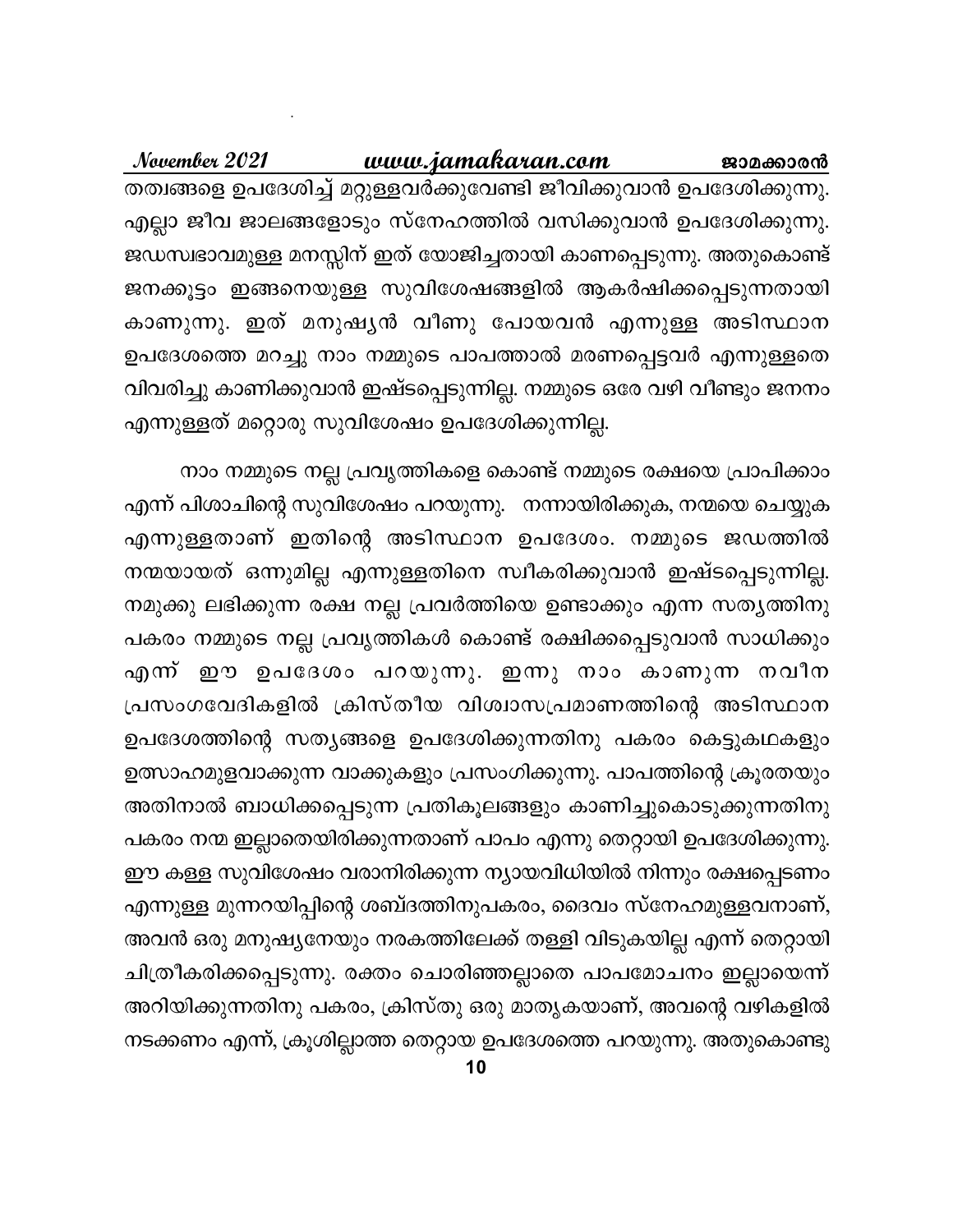November 2021 www.jamakaran.com ജാമക്കാരൻ തന്നെ നാം റോമാ ലേഖനം 10:3 –ൽ പറയുന്നു: "അവർ ദൈവത്തിന്റെ നീതി റിയാതെ സ്വന്ത നീതി സ്ഥാപിപ്പാൻ അന്വേഷിച്ചു കൊണ്ടു ദൈവത്തിന്റെ നീതിയ്ക്കു കീഴ്പ്പെട്ടില്ല" (റോമ. 10:3).

അവർ ഈ കള്ള സുവിശേഷം വിശ്വസിക്കാൻ തക്കതായ ഉദ്ദേശ്യങ്ങളിൽ മുൻപന്തിയായി കരുതാം. എന്നിരുന്നാലും ഇവരെക്കുറിച്ച് വേദപുസ്തകം പറയുന്നു: "ഇങ്ങനെയുള്ളവർ കള്ള അപ്പൊസ്തലന്മാർ, കപടവേലക്കാർ, ക്രിസ്തുവിന്റെ അപ്പൊസ്തലൻമാരുടെ വേഷം ധരിക്കുന്നവരത്രെ; അത് താനും വെളിച്ചദൂതന്റെ വേഷം ആശ്ചര്യവുമല്ല; സാത്താൻ ധരിക്കുന്നുവല്ലോ; ആകയാൽ അവന്റെ ശുശ്രൂഷക്കാർ നീതിയുടെ ശുശ്രൂഷക്കാരുടെ വേഷം ധരിച്ചാൽ അതിശയമല്ല; അവരുടെ അവസാനം അവരുടെപ്രവൃത്തികൾക്ക് ഒത്തതായിരിക്കും"  $(2 \text{ s.t. } 11:13-15)$ .

ഇന്നു കാണപ്പെടുന്ന മനോവിഷമം ഉണ്ടാക്കുന്ന സ്ഥിതി എന്തെന്നാൽ പൂർണ്ണ സുവിശേഷത്തേയും പ്രസംഗിപ്പാൻ ദൈവവേലക്കാർ ഇല്ലാത്ത സ്ഥിതി ഉണ്ടായിരിക്കുന്നു. മറുവശത്ത്, സഭകളിൽ കാണപ്പെടുന്ന പ്രശ്നങ്ങൾ എന്തെന്നാൽ, സഭാ വിശ്വാസികളും സത്യത്തെ, തങ്ങളെ തന്നെ പരിശോധിച്ച് താൽപര്യം വായിക്കുവാൻ . ഇല്ലാത്തവരായി കാണപ്പെടുന്നു. കുടുംബപ്രാർത്ഥനകളിൽ വേദപുസ്തകം വായിക്കപ്പെടുന്നില്ല. ഇതു തന്നെയാണ് കഴിഞ്ഞകാല സംഭവങ്ങളായി മാറി വരുന്നു.

പരിശുദ്ധ പ്രസംഗപീഠങ്ങളിൽ തിരുവചനസതൃങ്<u>ങ</u>ൾ വെളിപ്പെടുത്തുന്നില്ല. ഭവനങ്ങളിലും വേദപുസ്തകപാരായണം നടത്തപ്പെടുന്നില്ല. വേഗതയേറിയ ഈ നവീനകാലഘട്ടത്തിൽ മനുഷൃന് സമയം കിട്ടുന്നില്ല. ദൈവീകസാന്നിദ്ധ്യത്തിനായി കാത്തിരിക്കുന്ന പതിവുമില്ല. വേദപുസ്തകം വായിച്ച് ധ്യാനിക്കു**ാവൻ പരിചയമില്ലാത്തതുകൊണ്ട്** തങ്ങൾക്ക് യോജിച്ച ദൈവവേലക്കാരെ തെരഞ്ഞെടുത്ത് തങ്ങളെത്തന്നെ തൃപ്തരാക്കുന്നു. ഇങ്ങനെ തെരഞ്ഞെടുക്കപ്പെടുന്ന ദൈവവേലക്കാരും<br>11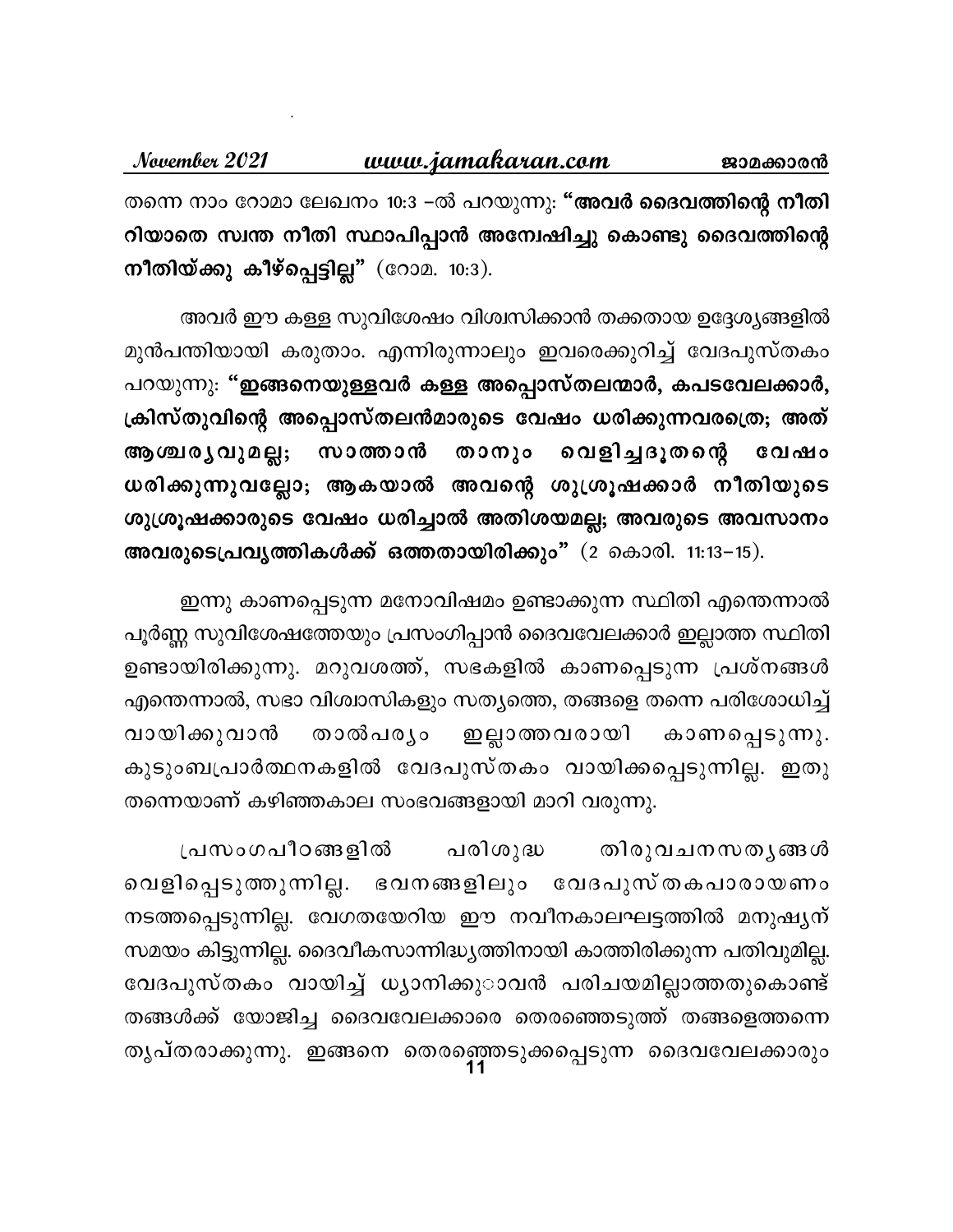www.jamakaran.com November 2021 ജാമക്കാരൻ ദൈവവചനങ്ങളെ ഉപദേശിക്കുന്നതിനുപകരം സാമൂഹൃപ്രശ്നങ്ങളെ കഥകളായി പറഞ്ഞു കൊടുക്കുന്നു.

#### പകുതി കള്ളം അതിഭയങ്കരം

ദൈവദൂഷണം സത്യത്തെ തള്ളിപ്പറയുന്നതു മാത്രമല്ല, സത്യത്തിൽ നിന്നും വൃതിചലിക്കുന്നതും ദൈവദൂഷണം തന്നെയാണ്. പൂർണ്ണമായി തള്ളിപ്പറയുന്നതിനെക്കാളും പകുതി കള്ളവും ഭയങ്കരമായതു തന്നെ. അതുകൊണ്ടു തന്നെ, കള്ളത്തനത്തിന്റെ പിതാവായവൻ പ്രസംഗപീഠത്തിൽ കയറുമ്പോൾ ക്രിസ്തീയ അടിസ്ഥാനസത്യങ്ങളെ പൂർണ്ണമായും ഒഴിവാക്കാതെ, അവയെ സ്വീകരിച്ചുകൊണ്ട് തെറ്റായ വ്യഖ്യാനം നൽകിക്കൊണ്ട് തെറ്റായ രീതിയിൽ വ്യാഖാനിച്ചു കൊടുക്കുന്നു. ഉദാഹരണമായി, ഏകദൈവവിശ്വാസത്തിന്റെ അടിസ്ഥാന ഉപദേശത്തെ അംഗീകരിച്ചുകൊണ്ട് ദൈവീകസ്വഭാവത്തെ തെറ്റായി ഉപദേശിക്കുന്നു. ദൈവം എല്ലാവർക്കും പിതാവ് എന്ന് അവർ പറയും. പക്ഷേ, വേദപുസ്തകം പറയുന്നത്: "ക്രിസ്തു യേശുവിലെ വിശ്വാസത്താൽ നിങ്ങൾ എല്ലാവരും ദൈവത്തിന്റെ മക്കൾ ആകുന്നു" (ഗലാ. 3:26) എന്നാണ്. ഇത് നിങ്ങൾ മറന്നു പോകരുത്. മാത്രമല്ല, "അവനെ കൈക്കൊണ്ട് അവന്റെ നാമത്തിൽ വിശ്വസിക്കുന്ന ഏവർക്കും ദൈവമക്കൾ ആകുവാൻ അവൻ അധികാരം കൊടുത്തു" (യോഹ. 1:12) എന്നും എഴുതിയിരിക്കുന്നു. തുടർന്നും ഈ കള്ള സുവിശേഷങ്ങൾ പറയുന്നത് എന്തെന്നാൽ, ദൈവം സ്നേഹമായിരിക്കുന്നതു കൊണ്ട് ഏതൊരു മനുഷ്യനേയും നരകത്തിലേക്ക് അയക്കുന്നില്ല. എന്നാൽ വേദപുസ്തകം പറയുന്നു. ''ജീവപുസ്തകത്തിൽ പേരെഴുതി കാണാത്ത ഏവനേയും തീപ്പൊയ്കയിൽ തള്ളിയിട്ടും" (വെളി. 20:15). മാത്രമല്ല, പിശാച് ചരിത്രത്തെ രണ്ടായി വിഭജിച്ച യേശുക്രിസ്തുവിനെ തള്ളിപ്പറയുകയും ഇല്ല. ക്രിസ്തുവിന്റെ മനസ്സലിവിന്റെ പ്രവൃത്തികളെ ചൂണ്ടിക്കാണിച്ച് ക്രിസ്തുവിന്റെ നല്ല സ്വഭാവങ്ങളെ ഉയർത്തിക്കാണിച്ച്, ക്രിസ്തുവിന്റെ നല്ല ഉപദേശങ്ങളെ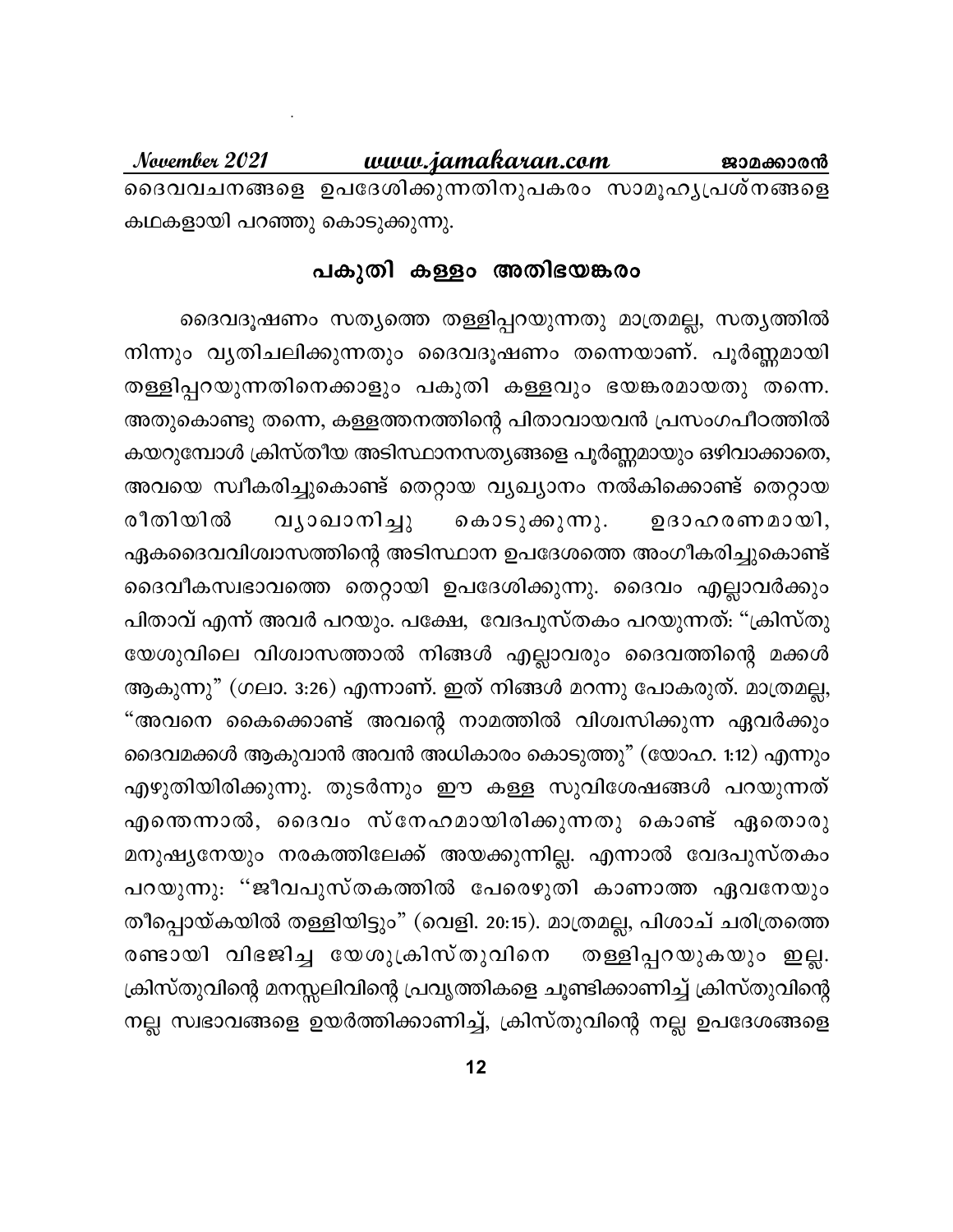November 2021 www.jamakaran.com ജാമ<u>ക്കാരൻ</u> പുകഴ്ത്തി പറഞ്ഞ് ലോകത്തിൽ ഇതുവരേയും ജീവിച്ചിരുന്ന മനുഷ്യരിൽ ഉന്നതനായ മനുഷ്യനായി (ദൈവമായിട്ടല്ല) മാത്രം പുകഴ്ത്തി കാണിക്കുന്നു.

ക്രിസ്തുവിന്റെ ജീവിതം ഇവൻ മുഖാന്തരം പുകഴ്ത്തപ്പെടും. പക്ഷേ, ക്രിസ്തുവിന്റെ മരണം ഇവൻ മുഖാന്തരം മറയ്ക്കപ്പെടും. ക്രിസ്തുവിന്റെ ക്രൂശുമരണത്തെക്കുറിച്ച് പറയുന്നതേയില്ല. ്രകിസ് തുവിന്റെ ഉയിർത്തെഴുന്നേൽപ്പ് ഒരു അന്ധവിശ്വാസം എന്ന് അവർ പഠിപ്പിക്കുന്നു. ക്രിസ്തു രക്ഷകനായിട്ടല്ല, മറിച്ച് അവനെ ഒരു ഉന്നത മനുഷ്യനായി മാത്രം കാണിക്കുവാൻ പിശാച് ശ്രമിക്കുന്നു. ഇതു തന്നെ ക്രൂശില്ലാതെ പിശാചിന്റെ കള്ളസുവിശേഷം ആകുന്നു.

"ചിലപ്പോൾ ഒരു വഴി മനുഷ്യനു ചൊവ്വായി തോന്നും; അതിന്റെ അവസാനമോ മരണവഴികൾ അത്രേ" (സദൃ. 14:12). നരകത്തിലേക്കുള്ള വഴി നല്ല ഉദ്ദേശങ്ങളായി കാണുന്നു. നരകാഗ്നിയിൽ നല്ല ചിന്തകൾ ഉള്ള മനുഷ്യരെ ധാരാളമായി അവിടെ കാണാം. യഥാർത്ഥമായ തീരുമാനങ്ങൾ, ഉയർന്ന ഉദ്ദേശൃങ്ങൾ, സാമ്പത്തിക ഇടപാടുകളിൽ സതൃസന്ധത, ഇവരോടൊപ്പം ദാനധർമ്മാദികളിൽ ഏർപ്പെട്ടിരുന്ന പലരേയും അവിടെ കാണുവാൻ സാധിക്കും. ഇവരെല്ലാം തങ്ങളുടെ പ്രവർത്തികളാൽ നിഗളിച്ച് സ്വന്തനീതിയാൽ നിഷ്ക്കളങ്കരായി മാറുവാൻ ശ്രമിച്ചവരാണ്. എന്നാൽ, തങ്ങളെ പാപികളായിട്ട് ഒരിക്കലും കരുതിയിട്ടില്ല. അതുകൊണ്ട് ഒരു രക്ഷകർത്താവിന്റെ ആവശ്യം ഇവർക്ക് ഉണ്ടായിരുന്നില്ല. ഇതു തന്നെയാണ് ഒരു മനുഷ്യന് തോന്നുന്ന ചൊവ്വായ വഴി. പിശാച് നമ്മുടെ പ്രവർത്തികളാൽ നമുക്ക് രക്ഷപ്പെടുവാൻ സാധിക്കും എന്നും നമ്മുടെ പ്രവർത്തികളാൽ നാം നീതീകരിക്കപ്പെടുവാൻ സാധിക്കും എന്നും ഉപദേശിക്കുന്നു. പക്ഷേ, നമ്മുടെ ദൈവം ഇതേക്കുറിച്ച് വേദപുസ്തകത്തിൽ എന്താണ് പറയുന്നത് എന്നു നിങ്ങൾ "കൃപയാലല്ലോ വിശ്വാസം ശ്രദ്ധിക്കാം മൂലം രക്ഷിക്കപ്പെട്ടിരിക്കുന്നത്; അതിനും നിങ്ങൾ കാരണമല്ലേ; ദൈവത്തിന്റെ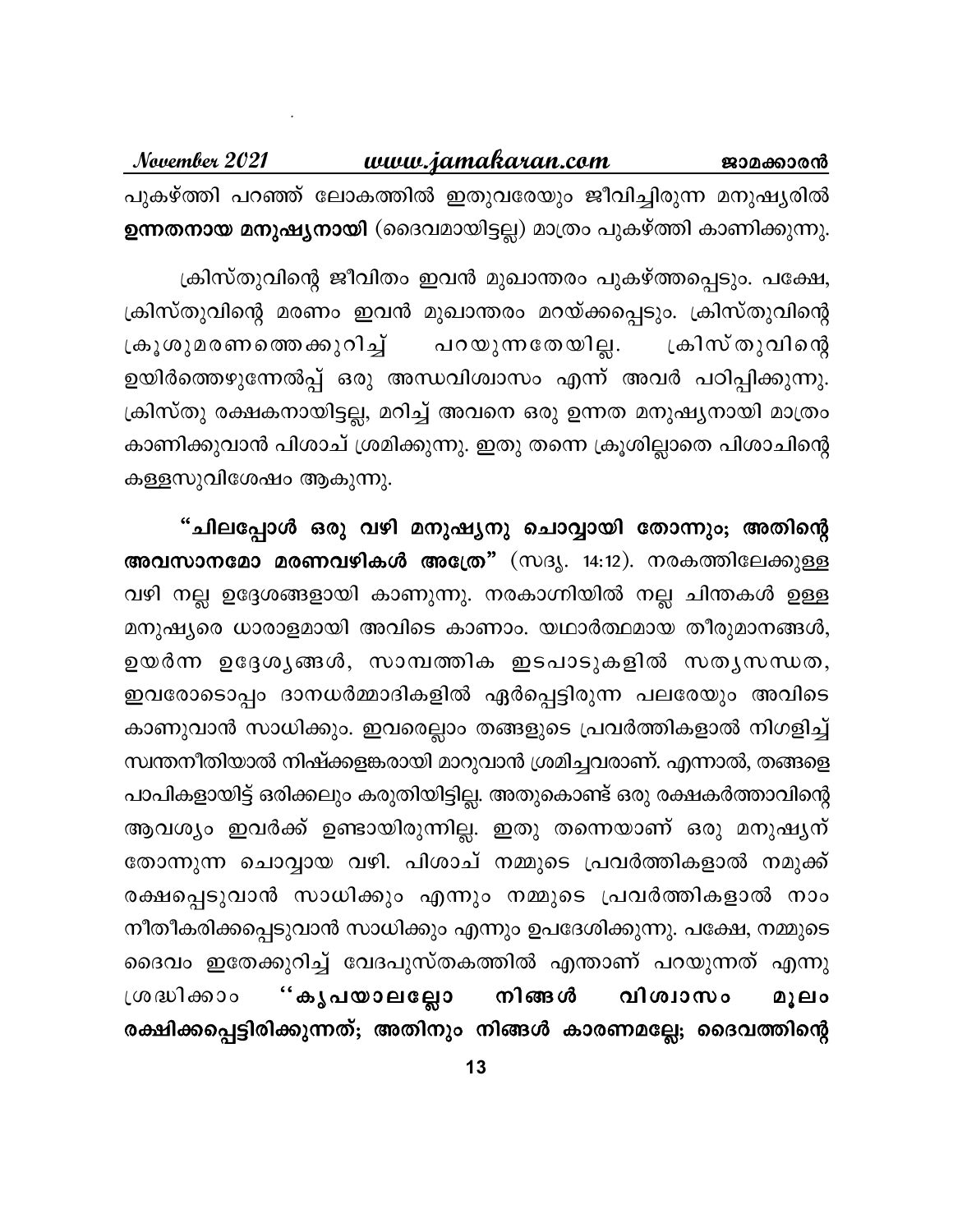#### <u>www.jamakaran.com</u> ജാമക്കാരൻ

November 2021

ദാനമത്രേയാകന്നു. ആരും പ്രശംസിക്കാതിരിപ്പാൻ പ്രവൃത്തികളും കാരണമല്ല" (എഫെ. 2:8,9). "നാം ചെയ്ത നീതിപ്രവൃത്തികളാലല്ല, തന്റെ രക്ഷിച്ചത്. കരുണപ്രകാരമക്രേ അവന്റെ കൃപയാൽ  $000$ നിതൃജീവന്റെ നീതികരിക്കപ്പെട്ടിട്ടു പ്രത്യാശ പ്രകാരം അവകാശികളായിത്തീരേണ്ടതിനു പുനർജനന സ്നാനം കൊണ്ടും നമ്മുടെ രക്ഷിതാവായ യേശുക്രിസ്തുമൂലം നമ്മുടെ മേൽ ധാരാളമായി പകർന്ന പരിശുദ്ധാത്മാവിന്റെ നവീകരണം കൊണ്ടും തന്നെ'' (തീത്തൊസ്3:5-7).

യേശുക്രിസ്തുവിന്റെ ജീവിതരീതിയെക്കുറിച്ചും യേശുവിന്റെ ജനനത്തെക്കുറിച്ചും ഉപദേശങ്ങളെക്കുറിച്ചും ചെറുപ്രായം മുതല്ക്കേ സണ്ടേസ്കൂൾ മുഖേന പഠിച്ച് അറിഞ്ഞിരിക്കാം. മാത്രമല്ല, ക്രിസ്തുവിനെ പിൻഗമിക്കുവാൻ നമുക്ക് കൂടുതൽ ആഗ്രഹം ഉണ്ടായിരിക്കാം. ഇങ്ങനെ വളർന്നശേഷം അറിയാതെ ഉള്ളവർ ൈദവത്തെ ലോകത്തിൽ പ്രവേശിക്കുമ്പോൾ, നിരീശ്വരവാദികൾ ഇവരെ പരിഹസിക്കുമ്പോൾ, ഇവർക്ക് ഞങ്ങൾ ക്രിസ്തുവിൽ വിശ്വസിക്കുന്നവരാണെന്ന് ധൈര്യമായി പറയുവാൻ സാധിക്കും.

വിശ്വാസത്തെ പരീക്ഷിക്കുമ്പോൾ പക്ഷേ, ഇവരുടെ ക്രിസ്തുവിനെക്കുറിച്ചുള്ള മറ്റു വിഷയങ്ങളെ വിശ്വസിക്കുന്നു. എന്നാൽ, ക്രിസ്തുവിനെ ഇവർ വ്യക്തിപരമായി മനസ്സിലാക്കിയിട്ടില്ല എന്നു മാത്രമേ പറയുവാൻ കഴികയുള്ളൂ. അവർ യേശുക്രിസ്തു ജീവിച്ചിരുന്നു എന്നു വിശ്വസിക്കുന്നു. ഇങ്ങനെ വിശ്വസിക്കുന്നതു കൊണ്ട് തങ്ങൾ രക്ഷിക്കപ്പെട്ടു എന്നു കരുതുന്നു. പക്ഷേ, അതുപോര. ഇവർ പൂർണ്ണമായും തങ്ങളുടെ ജീവിതത്തെ ക്രിസ്തുവിന്റെ കരങ്ങളിൽ ഏൽപ്പിച്ചിട്ടില്ല. അതുകൊണ്ട് അവർ വിശ്വസിക്കുന്നില്ല എന്നു മാത്രമേ നമുക്കു പറയുവാൻ സാധിക്കുകയുള്ളൂ.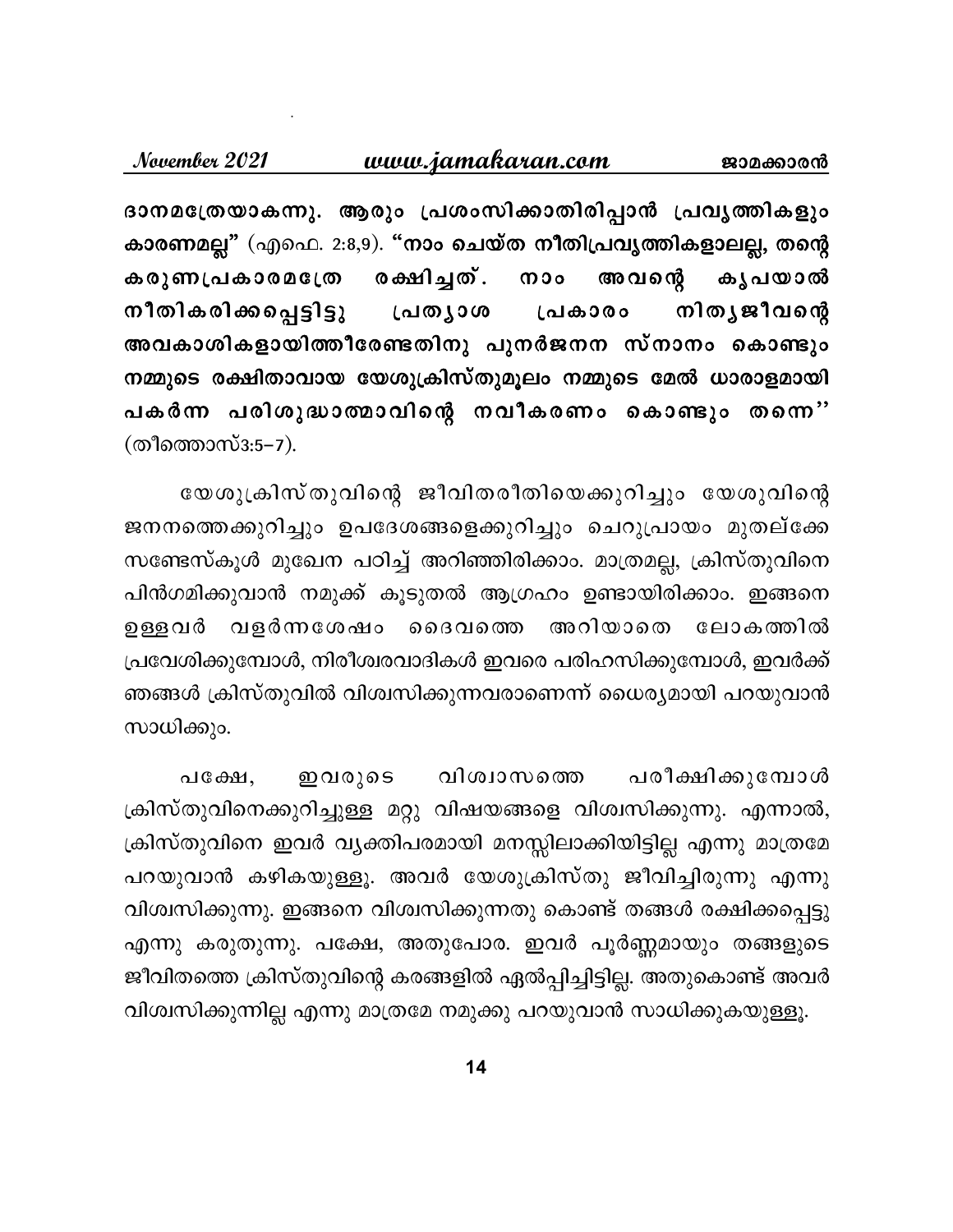<u>www.jamakaran.com</u> November 2021 ജാമക്കാരൻ മനുഷ്യനു തോന്നുന്ന മറ്റൊരു മരണവഴി ഉണ്ട്. അത്, ദൈവത്തെ അറിയാതെ പോകുന്നതു തന്നെ. നമ്മുടെ ജീവിതത്തെ പൂർണ്ണമായും കർത്താവിന് ഏൽപിച്ചു കൊടുക്കണം. നമ്മുടെ ഹൃദയം അവനാൽ ഭരിക്കപ്പെടണം. ദൈവത്തെക്കുറിച്ച് തലച്ചോറിന്റെ അറിവ് മരണവഴികളിൽ ഒന്നാകുന്നു. ഇത് പിശാചിന്റെ സുവിശേഷത്തിന്റെ മറ്റൊരു അംശമാണ്.

## നാം എവിടെ നില്ക്കുന്നു?

മരണത്തിലേക്കുള്ള വിശാലമായ വഴിയെ വിട്ട് മാറിപോയോ? ക്രിസ്തുവിന്റെ സ്നേഹം നമ്മെ അവനിൽ നിന്നും വേർപെടുത്തുന്ന സകല കാര്യങ്ങളെക്കുറിച്ചും നമ്മിൽ വെറുപ്പ് ഉണ്ടാക്കിയോ? അവൻ നമ്മെ ഭരിക്കുവാൻ നാം സ്ഥലം കൊടുക്കുന്നുണ്ടോ? ഈ വിഷയത്തിൽ സക്കായിയുടെ ജീവിതം നമുക്ക് മാതൃകയാണ് (ലൂക്കോ. 19). പുറമെയുള്ള ഭക്തിയുടെ വേഷങ്ങളായ, ജ്ഞാനസ്നാനം, സ്ഥിരീകരണം, ഒരു പ്രത്യേക സഭയിൽ അംഗമാകുന്നത്, സമൂഹത്തിന്റെ മാന്യതയ്ക്കുവേണ്ടി സഭകളിൽ പോകുന്നത് ഇവയെല്ലാം മരണത്തിലേക്കുള്ള വഴികളാകുന്നു. ഇതിൽ ആത്മീക മരണവും നിത്യമരണവും ഉൾപ്പെടുന്നു. നമ്മുടെ ചിന്തകൾ എത്ര തന്നെ വിശുദ്ധമായിരുന്നാലും നമ്മുടെ ഉള്ളിലുള്ള ചിന്തകൾ എത്ര തന്നെ യഥാർത്ഥമായിരുന്നാലും ദൈവം തന്റെ പുത്രനിൽക്കൂടിയല്ലാതെ ആരെയും സ്വീകരിക്കുന്നില്ല.

കള്ളസുവിശേഷത്തിന്റെ മറ്റൊരുവശം, പ്രസംഗിയാർ ക്രിസ്തുവിന്റെ ക്രൂശുമരണത്തെക്കുറിച്ച് ഉപദേശിച്ചശേഷം ക്രിസ്തുവിനെ വിശ്വസിക്കുവാൻ ഉപദേശിക്കും. ഇതുപോലെയുള്ള വഴികളിലൂടെ നടത്തപ്പെട്ട ആയിരക്കണക്കിനു ആത്മാക്കൾ, തങ്ങൾ രക്ഷിക്കപ്പെട്ടു എന്നു പറയുന്നു. പക്ഷേ, ക്രിസ്തുവോ, നിങ്ങൾ ദൈവത്തെ സ്വീകരിച്ചാലും മാനസാന്തരപ്പെടാതെ പോയാൽ ഒരു പ്രയോജനവും ഇല്ലായെന്നു പറയും. മാനസാന്തരപ്പെടുക എന്നുള്ളത് പാപത്തെ വെറുക്കുന്നതാകുന്നു. പാപം ചെയ്തു പോയാൽ അതിനെ ഓർത്തു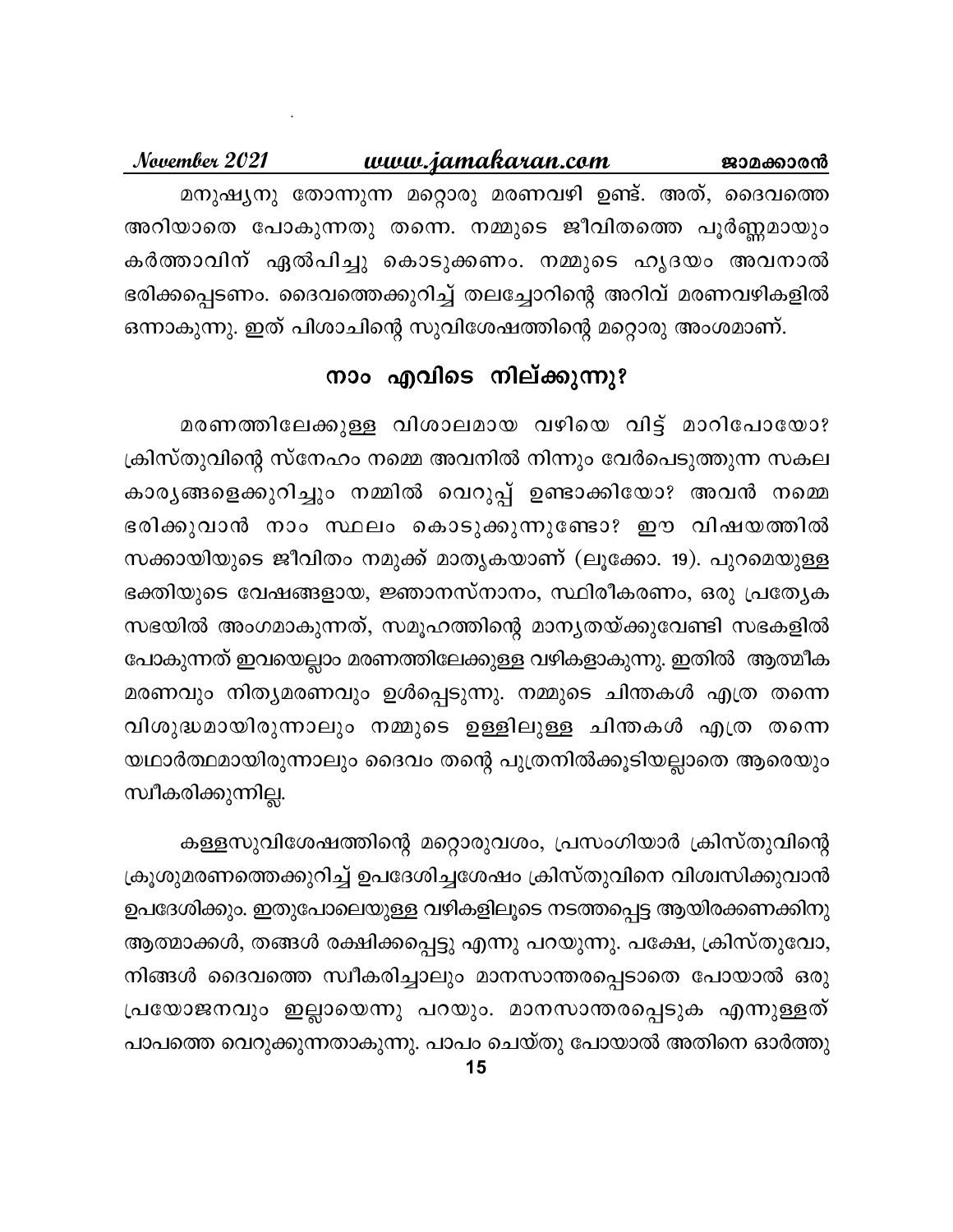#### www.jamakaran.com ജാമക്കാരൻ

ദുഃഖിക്കും. മാത്രമല്ല, ആ പാപങ്ങളെ വിട്ട് മാറി ജീവിക്കും. പരിശുദ്ധാത്മാവ് നമ്മുടെ ഹൃദയതതിൽ ക്രിയ ചെയ്യുന്നതുകൊണ്ട് ഇങ്ങനെയുള്ള കാര്യങ്ങൾ സംഭവിക്കും. തകർന്ന ഹൃദയം തന്നെ ക്രിസ്തുവിനെ രക്ഷകനായി സ്വീകരിക്കും. അങ്ങനെയുള്ള യഥാർത്ഥ മാറ്റത്തെയാണ് നമ്മുടെ വേദപുസ്തകം ചൂണ്ടിക്കാണിക്കുന്നത്. അങ്ങനെ മാനസാന്തരപ്പെട്ടവർ പൂർവ്വവഴികളെ വിട്ടുമാറി തങ്ങളുടെ ഇഷ്ടം മറന്ന് ദൈവത്തിന്റെ ഇഷ്ടത്തിന് സമർപ്പിക്കുന്നതാണ്. ക്രിസ്തുവിന്റെ നുകം നാം ചുമക്കാതെ, ദൈവത്തെ പ്രീതിപ്പെടുത്തുവാൻ സാധ്യമല്ല. <mark>വായനക്കാരേ</mark>: ക്രിസ്തുവിനുവേണ്ടി പ്രവർത്തിക്കുന്നവരും, അവന്റെ നാമത്തിൽ പ്രസംഗിച്ചും അനേകരാൽ അറിയപ്പെട്ടും സഭയിൽ ഉയർത്തപ്പെട്ടും ദൈവത്താൽ തൃജിക്കപ്പെടുവാൻ സാധ്യതയുണ്ട്. അതുകൊണ്ട് നമ്മുടെ വിശ്വാസത്തെ ശോധന ചെയ്ത്, നമ്മുടെ പ്രവൃത്തികളെ വേദവചനത്താൽ തൂക്കി നോക്കി നാം പിശാചിനാൽ വഞ്ചിക്കപ്പെട്ടിട്ടുണ്ടോ എന്ന് പരിശോധിച്ചറിയുന്നത് നല്ലത്. പരിശുദ്ധാത്മാവു തന്നെ നമ്മുടെ ഹൃദയവിചാരങ്ങളെ ആരാഞ്ഞ്, നമ്മുടെ ഇഷ്ടങ്ങളെ തകർത്ത്, അവന്റെ ഇഷ്ടത്തെ നമ്മിലാക്കി ശരിയായ മാനസാന്തരത്തെ നമുക്കു നൽകുമാറാകട്ടെ. ലോകത്തിന്റെ പാപത്തെ ചുമക്കുന്ന കുഞ്ഞാടിനെ നോക്കി അവങ്കലേയ്ക്കു വരുത്തുമാറാക്കട്ടെ, ആമേൻ.

| <b>ONLINE BANKING (NEFT)</b><br>Name: M G E PUSHPARAJ |                        |
|-------------------------------------------------------|------------------------|
| <b>STATE BANK OF INDIA</b>                            |                        |
| IFSC CODE - IFSC SBIN0001970 -10764116842             | A/C No: 10764116842    |
| <b>SWIFT CODE - SBININBB300</b>                       | A/C No: 10764116842    |
| <b>CANARA BANK - SALEM</b> (SURAMANGALAM BRANCH)      |                        |
| IFSC CODE - IFSC CNRB0001219-1219101013622.           | A/C No: 1219101013622. |
| SWIFT CODE - CNRB0001219 -1219101013622.              | A/C No: 1219101013622. |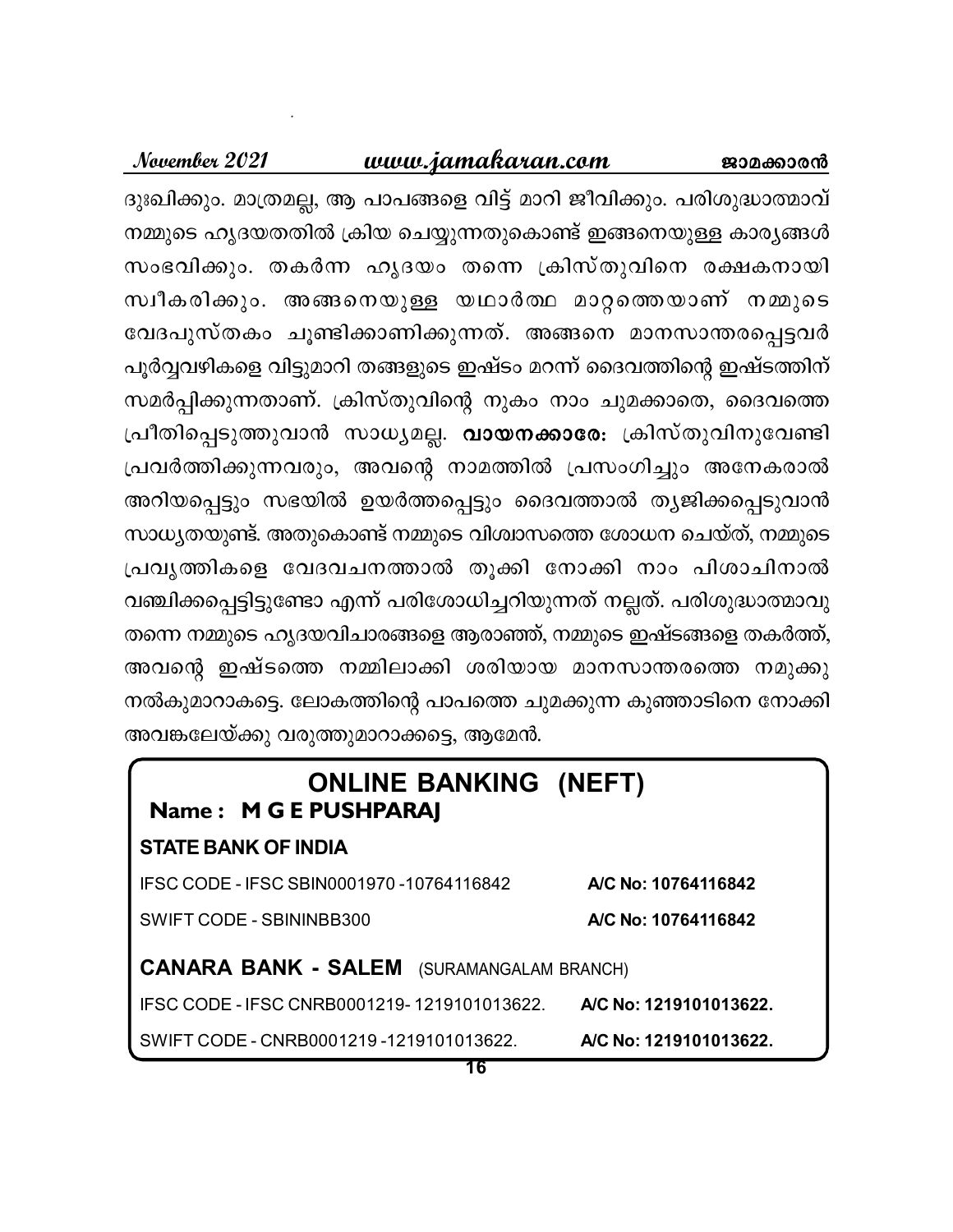

മിസ്റ്റർ പത്രോസ് പുതിയനിയമത്തിലെ പ്രധാനവ്യക്തികളിൽ ഒരാളാണ്. പത്രോസിന്റെ സുവിശേഷപുസ്തകത്തിലു<del>ം</del> പ്രവൃത്തികൾ അപ്പോസ്തലപ്രവൃത്തികളുടെ പുസ്തകത്തിലെ ആദൃഭാഗങ്ങളിലും കൂടുതലായി രേഖപ്പെടുത്തിയിരിക്കുന്നു. ഇതല്ലാതെ കൊരിന്ത്യ, ഗലാത്യ ലേഖനങ്ങളിലും പത്രോസിനെക്കുറിച്ച് ചില കാര്യങ്ങൾ എഴുതിയിരിക്കുന്നു. ചില പ്രത്യേക ലേഖനങ്ങളെ എഴുതുവാൻ ദൈവം പത്രോസിനെ അനുവദിച്ചതും നമുക്കറിയാം. പത്രോസിനെക്കുറിച്ച് നാം ചിന്തിക്കുന്നതിനും പങ്കുവയ്ക്കുന്നതിനും ധാരാളം വിഷയങ്ങൾ ഉണ്ട്. യേശുക്രിസ്തു പത്രോസിനെ തന്റെ ശിഷ്യൻമാരിൽ ഒരാളായി ചേർക്കുവാൻ വേണ്ടി ഗലീലിയ കടൽപ്പുറത്ത് വച്ച് വിളിക്കപ്പെട്ട നാൾ തുടങ്ങി (മർക്കൊ. 1:11), പത്രോസി ആയ ഞാൻ എന്റെ കൂടാരത്തെ (ശരീരത്തെ) വിട്ടു പോകുന്നത് വേഗത്തിൽ സംഭവിക്കും എന്നു അറിയിക്കുന്ന കാലംവരെയും, പത്രോസിന്റെ ജീവിതത്തിൽ കയറ്റവും ഇറക്കവും വിവിധ രൂപത്തിൽ നമുക്കു കാണാം. പക്ഷേ ശ്രീമതി പത്രോസിനെക്കുറിച്ച് നേരിട്ട് വേദപുസ്തകത്തിലൊന്നും രേഖപ്പെടുത്തിയിട്ടില്ലായെന്നു നിങ്ങൾ വിചാരിക്കും. ശ്രീമതി പത്രോസ്, അപ്പോസ്തലനായ പത്രോസിന് ദൈവം സമ്മാനമായി കൊടുക്കപ്പെട്ടവളാണ് എങ്ങനെയെന്നാൽ: ബുദ്ധിയുള്ള ഭാര്യ ദൈവം നൽകുന്ന ദാനമാണ് എന്ന് സദൃ. 19:14 –ൽ ശലോമോൻ ജ്ഞാനിയാൽ വെളിപ്പെടുത്തിയിരിക്കുന്നു. ദാനം എന്നതും സംഭാവന എന്നതും ഒന്നു തന്നെയാണ്. എന്നാലും ശ്രീമതി എന്ന് എങ്ങനെ അഭിസംബോധന ചെയ്യും എന്ന് നിങ്ങൾ ചോദിക്കുമായിരിക്കും.

നമ്മുടെ വേദപുസ്തകത്തിൽ ബുദ്ധിമതികളായ അനേകം സ്ത്രീകളെക്കുറിച്ച് എഴുതിയിട്ടുണ്ട്. നാബാലിന്റെ ഭാര്യ അബിഗയിൽ നല്ല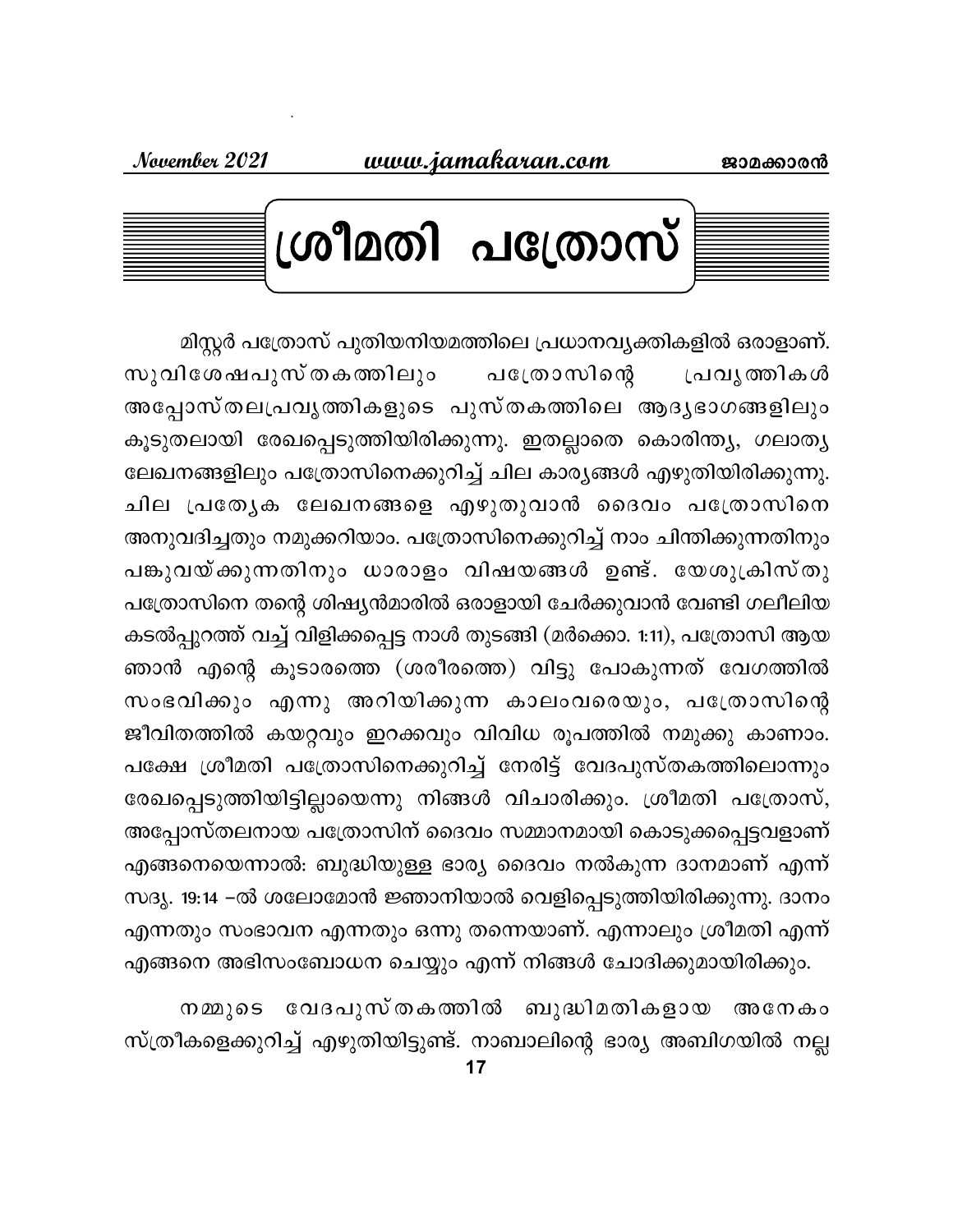# www.jamakaran.com November 2021 ജാമക്കാരൻ വിവേകമുള്ളവൾ ആയിരുന്നു (1 ശമു. 25:3) എന്ന് വേദപുസ്തകത്തിൽ രേഖപ്പെടുത്തിയിരിക്കുന്നു. മോശെയുടെ ഭാര്യയായ സിപ്പോറ ജ്ഞാനത്തോടെ പ്രവർത്തിച്ചു പുറ. 4:24–26 വരെയുള്ള തിരുവചനങ്ങളിൽ നമുക്കു കാണുവാൻ സാധിക്കും. ഹേബേറിന്റെ ഭാര്യയായ യായേൽ സ്ത്രീകളിൽ അനുഗ്രഹം ലഭിച്ചവൾ (ന്യായ. 5:24,25) എന്നും എഴുതിയിരിക്കുന്നു. മനോഹയുടെ ഭാര്യ തക്കസമയത്ത് ആലോചന നൽകിയത് (ന്യായ. 13:24) വേദപുസ്തകത്തിൽ രേഖപ്പെടുത്തിയിരിക്കുന്നു. പുതിയനിയമത്തിൽ **പ്രിസ്കില്ലയേയും** ഈ നിരയിൽ നിർത്തുവാൻ സാധിക്കും. എങ്ങനെയെന്നാൽ അക്ഷിലാസും, പ്രിസ്കില്ലയും (അപ്പൊ. 18:26) പിൻകാലങ്ങളിൽ പ്രിസ്കില്ല, അകിലാ എന്നു പറയപ്പെട്ടിരിക്കുന്നത് (റോമ. 16:3,11; തിമൊ. 4:19). പ്രിസ്കില്ലായെ മുന്നിൽ നിർത്തിയിരിക്കുന്നതായി കാണാം. ആത്മീക ജീവിതത്തിൽ ഈ സ്ത്രീകൾക്ക് മുൻഗണന കൊടുത്തത് അവരുടെ വിവേകമായ പ്രവർത്തികളാൽ ആയിരിക്കുമോ? പരിശുദ്ധാത്മാവ് കാരണമില്ലാതെ ഇങ്ങനെ എഴുതുവാൻ സമ്മതിക്കയില്ല.

ഒരു പക്ഷേ, ശ്രീമതി പത്രോസിന്റെ പ്രവൃത്തികൾ വേദപുസ്തകത്തിൽ നേരിട്ട് കാണിക്കാതെ മുകളിൽ പറഞ്ഞിട്ടുള്ള സ്ത്രീകളെപ്പോലെ ഇല്ലാതെ പോയാലും ചില പ്രധാന യോഗൃതകൾ ശ്രീമതി പത്രോസിന് ഉണ്ടായിരിക്കാം എന്നു മനസ്സിലാക്കുവാൻ സാധിക്കും. ഈ വിഷയങ്ങളെക്കുറിച്ച് കൂടുതൽ അറിയുന്നതിനു മുൻപ് പത്രോസിന്റെ വിവാഹജീവിതത്തെക്കുറിച്ച് നാം അറിയേണ്ടിയിരിക്കുന്നു.

# പത്രോസ് വിവാഹിതനാണ്

**തെളിവ് 1**: പുതിയ നിയമത്തിൽ ആദ്യ 3 സുവിശേഷങ്ങളിൽ പത്രോസിന്റെ ഭാര്യയെക്കുറിച്ച് ഒന്നും സൂചിപ്പിച്ചിട്ടില്ല. എന്നാലും പത്രോസിന്റെ അമ്മായിഅമ്മ രോഗിയായി കിടന്നതിനെക്കുറിച്ചും യേശുക്രിസ്തു അവളുടെ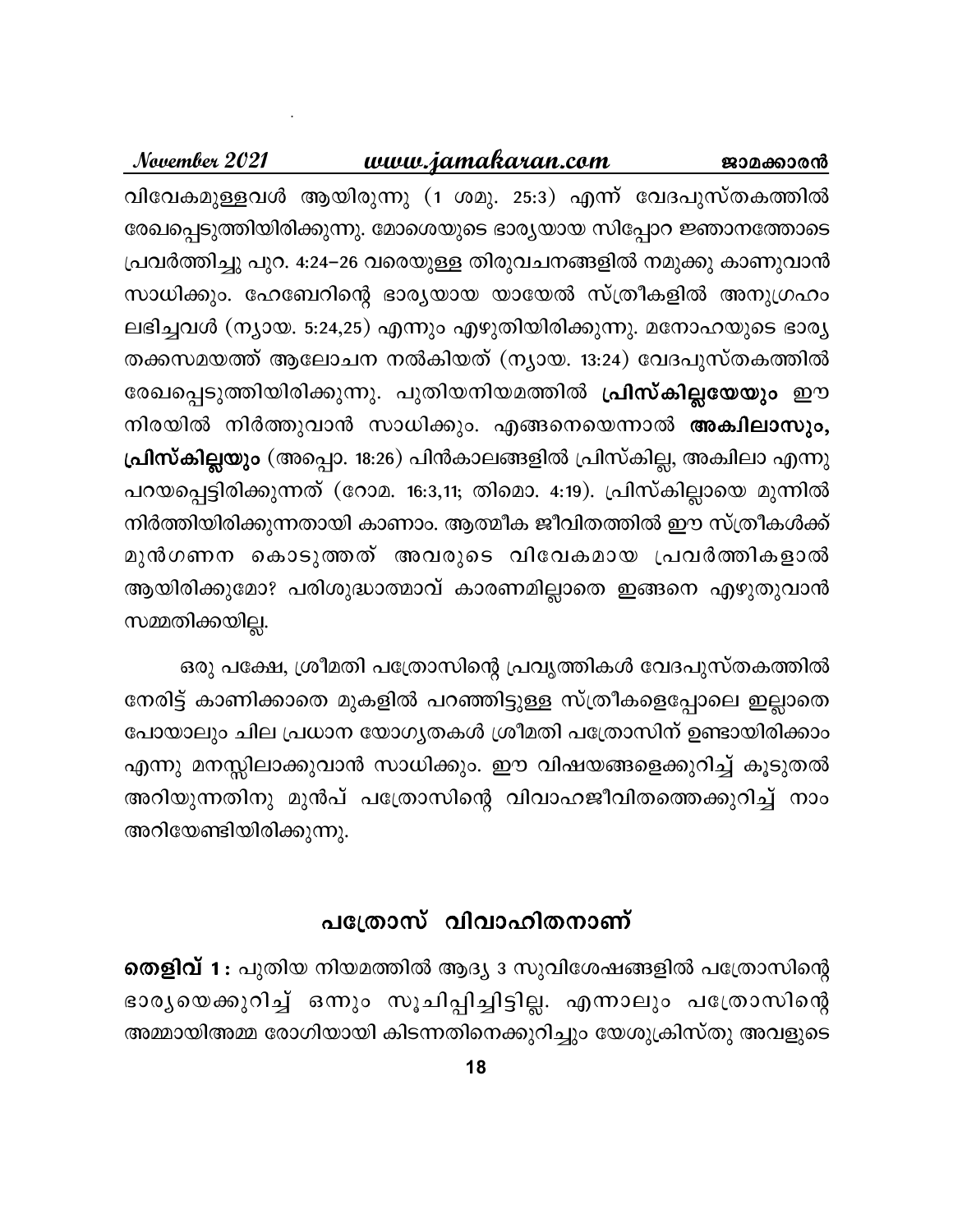### <u>www.jamakaran.com</u> November 2021 ജാമക്കാരൻ കഠിനജ്വരം മാറുവാൻ കല്പിച്ച ഉടനെ തന്നെ പത്രോസിന്റെ അമ്മായി അമ്മ സൗഖ്യം പ്രാപിച്ച് യേശുവിനെ ശുശ്രൂഷിച്ചു എന്നും എഴുതിയിരിക്കുന്നു (മത്താ. 8:14, മർക്കൊ. 1:30, ലൂക്കോ. 4:38). ഇതിൽ നിന്നും പത്രോസ് വിവാഹിതനാണെന്ന് ഉറപ്പാകുന്നു. ഇംഗ്ലീഷ് ബൈബിളിൽ Mother-In-Law എന്ന് തർജ്ജമ ചെയ്തിരിക്കുന്നു.

അപ്പോസ്തലനായ പൗലോസ് കൊരിന്തൃർക്കെഴുതിയ ഒന്നാം ലേഖനത്തിൽ ഇപ്രകാരം ചോദിക്കുന്നു, ശേഷം അപ്പസ്തലൻമാരും കർത്താവിന്റെ സഹോദരന്മാരും കേഫാവും ചെയ്യുന്നതുപോലെ ഭാര്യ യായോരു സഹോദരിയുമായി സഞ്ചരിപ്പാൻ ഞങ്ങൾക്ക് അധികാരമില്ലയോ (1കൊരി. 9:5) എന്ന്. ഈ വചനത്തിന്റെ അടിസ്ഥാനത്തിൽ <mark>പത്രോസ് (കേഫാ)</mark> വിവാഹിതനായിരുന്നു എന്ന് നമുക്കു വ്യക്തമാകുന്നു.

# തെളിവ് 2 : ശ്രീമതി പത്രോസ് ഒരു മൂപ്പന്റെ ഭാര്യ ആയിരുന്നു

പത്രോസിന് ഭാര്യ ഉണ്ടായിരുന്നു എന്നതിനുള്ള മറ്റൊരു തെളിവ്, പത്രോസ് സഭാ മൂപ്പന്മാരിൽ ഒരാൾ എന്ന് അറിയപ്പെടുന്നു (1 പത്രോ. 5:1). ഒരു മൂപ്പന്റെ യോഗ്യതകളെക്കുറിച്ച് 1 തിമൊഥെയൊസ് 3–ാം അദ്ധ്യായത്തിലും തീത്തോസിന്റെ ലേഖനത്തിലും വ്യക്തമാക്കിയിരിക്കുന്നു. കൂടാതെ സ്വന്ത കുടുംബത്തെ നന്നായി ഭരിക്കുന്നവനും മക്കളെ പൂർണ ഗൗരവത്തോടെ അനുസരണത്തിൽ പാലിക്കുന്നവനും ആയിരിക്കേണം എന്നും അനുശാസിക്കുന്നു. അങ്ങനെയെങ്കിൽ സ്വന്തം ഭാര്യയുടെ സഹായം ഇല്ലാതെ ഇതൊക്കെ എങ്ങനെ നടപ്പിലാക്കാൻ കഴിയും, എന്നും നാം ചിന്തിക്കുക. ഇതിന്റെ അടിസ്ഥാനത്തിൽ പത്രോസിന്റെ ഭാര്യ പക്വമതിയും അതിഥി സൽക്കാരപ്രിയയും വിവേകശാലിയും ആയിരുന്നു എന്നു മനസ്സിലാക്കാം. ഈ തെളിവുകളുടെ അടിസ്ഥാനത്തിൽ അപ്പൊസ്തലനായ പത്രോസ് വിവാഹിതനായിരുന്നുവെന്ന് നമുക്ക് വ്യക്തമാകുന്നു.